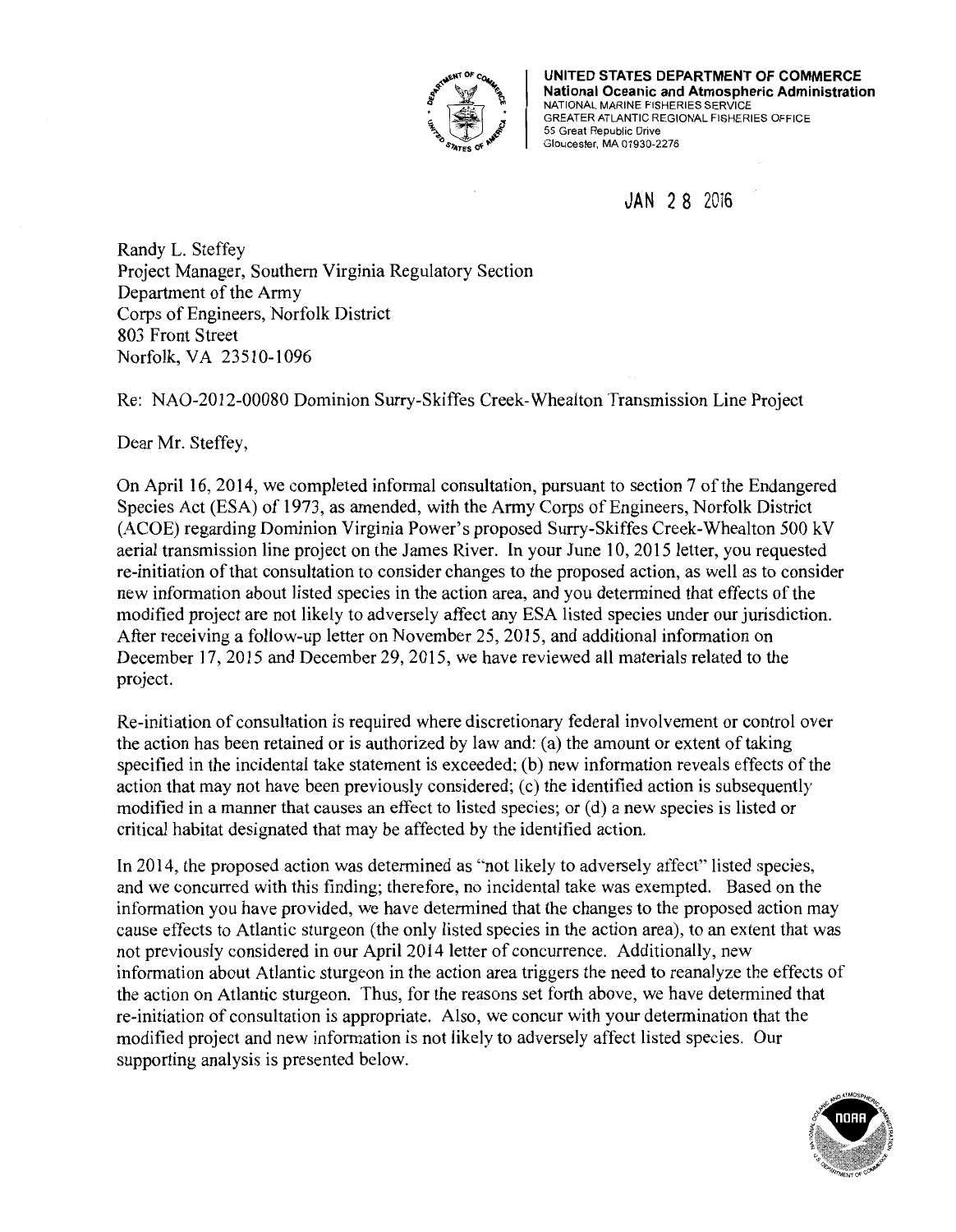### **Changes to the Proposed Action**

A description of the proposed action was included in our April 16, 2014, letter of concurrence. We incorporate that description by reference. With the exception of the changes described below, the proposed action remains as described in the April 2014, letter of concurrence. The action still includes the installation of an aerial transmission line across the James River that will require the placement of 17 in-stream towers and 4 fender protection systems. The site location remains at approximately 30 miles upstream from the confluence with Chesapeake Bay, where the river is 2.84 miles (14,767 feet) wide, and water depths range from 2 to 20 feet. Changes to the action include an increase in direct impacts to subaqueous bottom from 1, 142 square feet to 2,712 square feet. Changes also include an increase in the number and type of piles from a previous total of 552 steel piles to 656 steel or fiber hollow piles, ranging in diameter from 24 to 30 inches rather than 18 to 30 inches. There will be a total of 49,211 square feet of subtidal encroachment (i.e., shading, water column occupation above the substrate from towers, etc.).

Each of the 17 towers is constructed of steel lattice with four separate foundation leg supports. Cumulatively these foundation supports will consist of 416 24-inch outer diameter steel piles, each installed within a 26-inch outer diameter protective fiberglass sleeve. The steel piles will be driven with an impact hammer, and the fiberglass sleeves will be handjetted. The sleeves will still be backfilled with grout, but the concrete caps will now be placed approximately 7 feet above mean high water (MHW) rather than 6 feet. The four fender systems will be installed adjacent to the Tribell Shoal Federal Navigation Channel and Secondary Barge Channel. Each fender will be 600 linear feet, rather than 528 feet, and constructed with 12-inch by 12-inch fiberglass reinforced timber wales attached to 30-inch hollow fiber piles on 10-foot centers. Installation of fiber piles will be via impact or vibratory hammer. Five wales will be attached to each fiber pile starting at approximately MHW elevation and extending 9 feet above MHW to the top of the pile. Each sea timber wale will be spaced using 8-inch by 12-inch by 12-inch sea timber blocks. A total of 60 fiber piles will be used for each of the four fender systems for a total of 240 piles. Bubble curtains will be used at all times during all pile driving activities. Ramp-up methods, which will gradually increase impact hammer intensity over the course of a single pile installation, will also be used.

The construction timing has changed to reflect new information about Atlantic sturgeon in the action area. Since the April 2014 consultation, it is now understood that Atlantic sturgeon make fall spawning runs in the James River, and stage in the deep water portions of the action area, near the federal channel from late spring (May-June) until November, and then travel upstream from the action area to spawn between August and November, after which the fish rapidly exit the river (Balazik *et al.* 2012; Balazik and Musick 2015). In recognition of the importance of this new information, the applicant will adhere to time of year restrictions (TOYR) for all work performed in deep water habitat within the action area in order to avoid Atlantic sturgeon staging prior to their fall spawning run. Towers 21, 22, 24, 25, and 26 are all located within deep water habitat, and work will only occur on these towers between November 16 and February 14 of any given year. Adherence to this work schedule also considers and avoids the spring anadromous fish spawning runs that occur from approximately March through May when fish travel through the deep water portions of the action area, as well as potentially opportunistically feed and utilize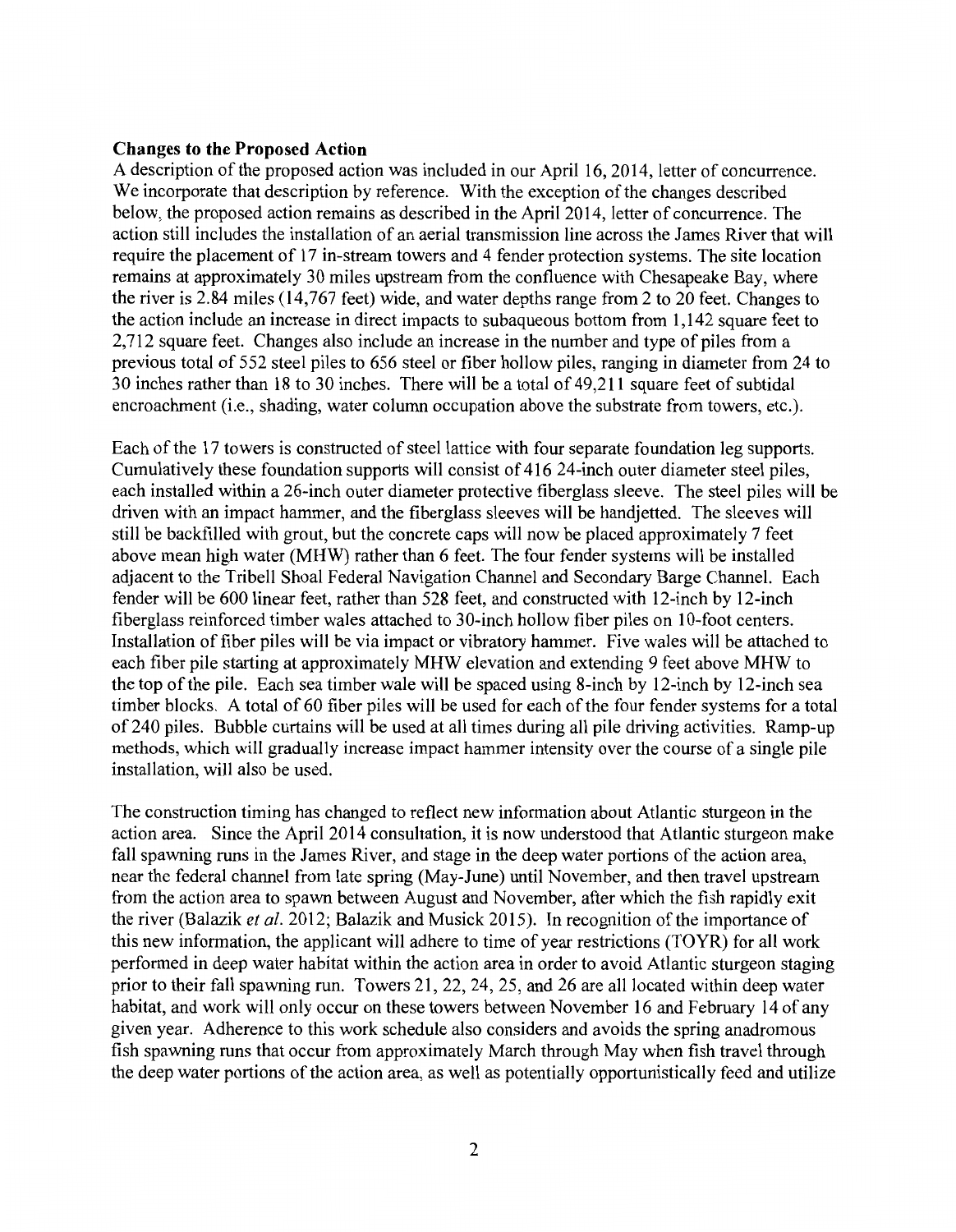nearby shallow water habitat. The applicant has provided maps that indicate that deep water habitat in the action area and surrounding portions of the James River range in depth from approximately 10-20 feet. Shallow water ranges from 2-10 feet. As depicted in Figure 1, the linear extent of the transmission line in the river is approximately 23,867 feet (approximately 9,000 liner feet along the western shore of the river and 14,767 feet across). This equates to a cross-sectional portion of the James River of approximately 132,903,000 square feet that encompasses the action area (which is discussed below), as well as the surrounding Atlantic sturgeon habitat along the length and width of the river where the transmission line will be constructed. The tower construction in deep water habitat will occur in a cross-sectional deep water area equating to approximately72,250,000 square feet, and includes the action area. In order to accomplish all work on the towers in deep water habitat, multiple pile driving rigs may be used during the time frame of November 16 to February 14. All work on towers in shallow water (towers 12-20, 23, 27, and 28) will proceed during the time of year restriction (February 15 to November 15). There is approximately 60,653,000 square feet of shallow habitat in the same cross-section area where the transmission line will be constructed, also encompassing the action area. Vessels associated with the action include one crane barge and one material barge, 1-2 tugboats, and several crew vessels during operations.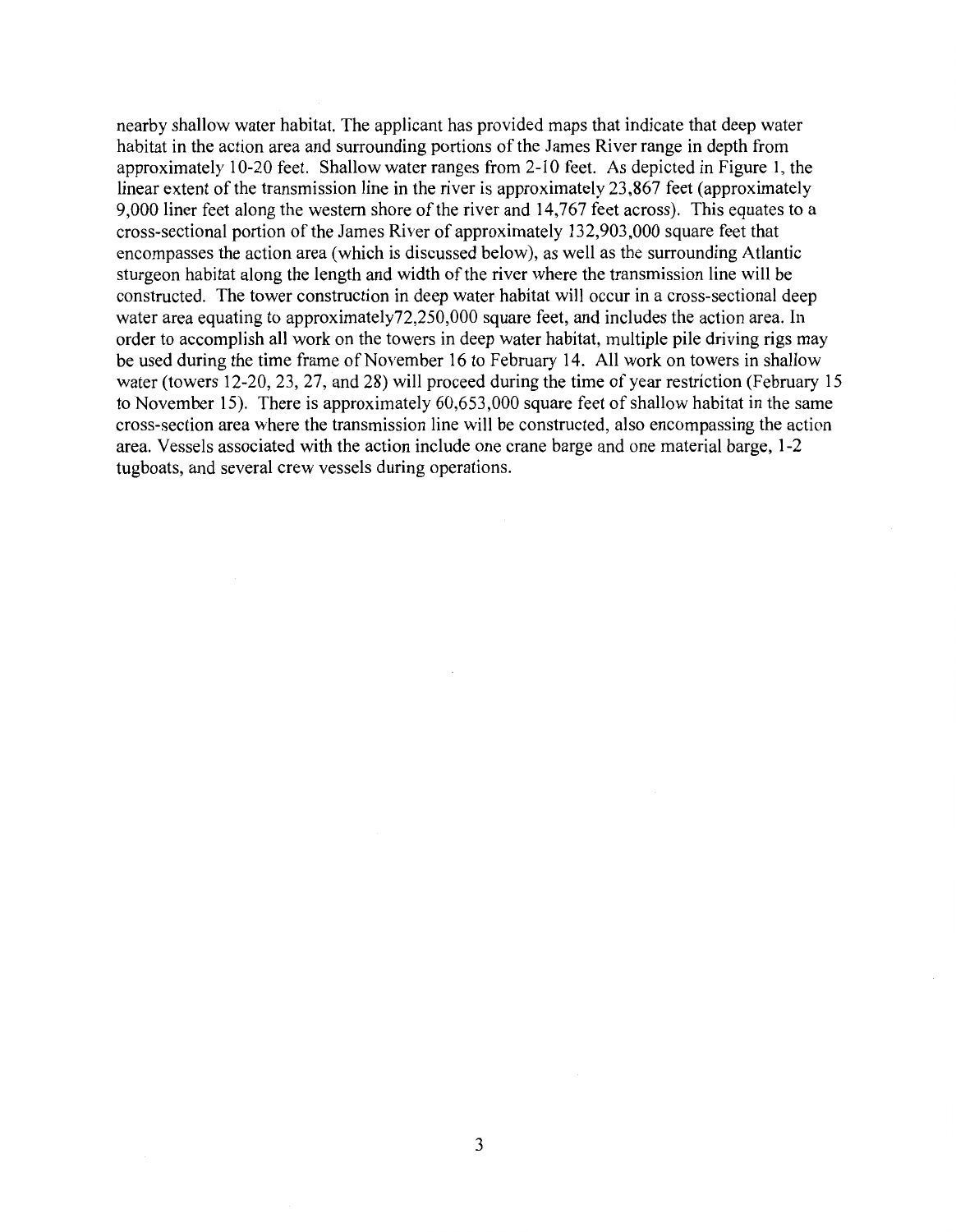

**Figure 1. Transmission Line Crossing and Surrounding Deep and Shallow Water Habitat** 

# **Action Area**

The action area is defined as "all areas to be affected directly or indirectly by the Federal action and not merely the immediate area involved in the action" (50 CFR§402.02). The action area for this project consists of the entire length of the 23,867 feet of the transmission line across the James River (including the aerial lines), all subtidal areas where direct, permanent impacts from tower installation will occur (cumulatively 2,712 square feet), all subtidal encroachment areas (i.e., where towers will now shade previously open substrate) (cumulatively 49,211 square feet), and where the effects of pile driving (i.e., increases in underwater noise, suspended sediment; as described in the effects section below) will be experienced in the James River (See Figure 2).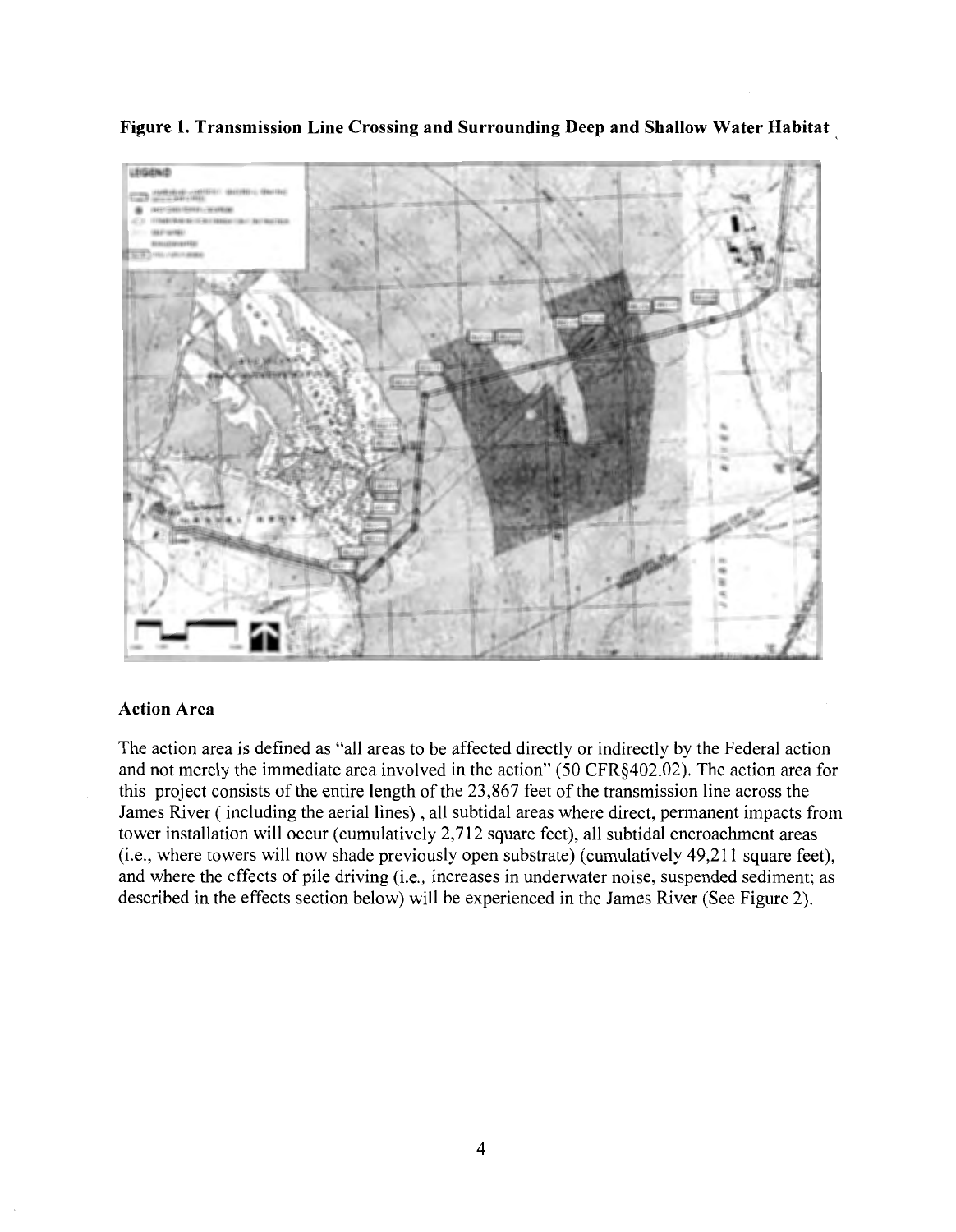| Structure No. | Impact<br>No.    | Tower Design/<br><b>Foundation</b><br><b>System</b> | <b>Size of Tower</b><br>Footprint (ft.<br>$x$ ft.) | Permanent<br><b>River Bottom</b><br>Impact (SF) | <b>Subaqueous</b><br><b>Encroachment (SF)</b> | # of Pilings |
|---------------|------------------|-----------------------------------------------------|----------------------------------------------------|-------------------------------------------------|-----------------------------------------------|--------------|
| 582/12        | PU1              | 5V DEA/PP8                                          | 58 x 58                                            | 118                                             | 3364                                          | 32           |
| 582/13        | PU <sub>2</sub>  | 5V HT/PP4                                           | 39 x 32                                            | 59                                              | 1248                                          | 16           |
| 582/14        | $\overline{PU3}$ | 5V HT/PP4                                           | 39 x 32                                            | 59                                              | 1248                                          | 16           |
| 582/15        | PU <sub>4</sub>  | 5V HA/PP8                                           | $51 \times 51$                                     | 118                                             | 2601                                          | 32           |
| 582/16        | PU <sub>5</sub>  | 5V HT/PP4                                           | $39 \times 32$                                     | 59                                              | 1248                                          | 16           |
| 582/17        | PU <sub>6</sub>  | 5V HT/PP4                                           | 39 x 32                                            | 59                                              | 1248                                          | 16           |
| 582/18        | PU7              | 5V HT/PP4                                           | 45 x 37                                            | 59                                              | 1665                                          | 16           |
| 582/19        | PU8              | 5V HT/PP4                                           | 45 x 37                                            | 59                                              | 1665                                          | 16           |
| 582/20        | PU <sub>9</sub>  | 5V DEA/PP8                                          | 58 x 58                                            | 118                                             | 3364                                          | 32           |
| 582/21        | <b>PU10</b>      | Channel<br>Crossing/PP10                            | 72 x 72                                            | 148                                             | 5184                                          | 40           |
| 582/22        | PU <sub>1</sub>  | Channel<br>Crossing/PP10                            | 72 x 72                                            | 148                                             | 5184                                          | 40           |
| 582/23        | <b>PU12</b>      | <b>5V HT/PP4</b>                                    | 52 x 42                                            | 59                                              | 2184                                          | 16           |
| 582/24        | PU13             | 5V HT/PP4                                           | 52 x 42                                            | 59                                              | 2184                                          | 16           |
| 582/25        | <b>PU14</b>      | Channel<br>Crossing/PP10                            | 68 x 68                                            | 148                                             | 4624                                          | 40           |
| 582/26        | <b>PUIS</b>      | Channel<br>Crossing/PP10                            | $68 \times 68$                                     | 148                                             | 4624                                          | 40           |
| 582/27        | PU16             | SV HT/PP4                                           | $50 \times 40$                                     | 59                                              | 2000                                          | 16           |
| 582/28        | <b>PU17</b>      | 5V HT/PP4                                           | $50 \times 40$                                     | 59                                              | 2000                                          | 16           |
| 582/21 Fender | <b>PU40</b>      |                                                     |                                                    | 294                                             | 894                                           | 60           |
| 582/22 Fender | <b>PU40</b>      |                                                     |                                                    | 294                                             | 894                                           | 60           |
| 582/25 Fender | PU41             |                                                     |                                                    | 294                                             | 894                                           | 60           |
| 582/26 Fender | PU41             | $\blacksquare$                                      |                                                    | 294                                             | 894                                           | 60.          |
|               | Total            |                                                     |                                                    |                                                 | 49.211                                        | 656          |

# **Figure 2. Summary of Subtidal Impacts**

Analysis of similar pile driving activities indicates that the effects of increased underwater noise are likely to be experienced within a 230-foot radius of the piles to be driven. Elevated suspended sediments caused by pile driving are expected to be minor and will dissipate to background levels within approximately 300-feet of the impacted area. Therefore, the action area for this project is the project footprint and a 300 foot radius from any area where pile driving occurs along the width and length of the James River where the towers and fender systems will be constructed, as well as all vessel courses related to the action. These areas are within the larger mapped area of habitat for Atlantic sturgeon depicted in Figure 1, and are expected to encompass all of the direct and indirect effects of the proposed action.

The action area is located at river mile 30 of the James River, and is characterized by soft sediment shallow and deep water habitat. Data indicates that Atlantic sturgeon use this portion of the river as pre-spawning staging for fall spawning runs (Greenlee pers comm; Balazik and Musick 2015). It is likely that foraging resources and adequate current velocities, and other physical factors are present at this site to support the aggregation of Atlantic sturgeon.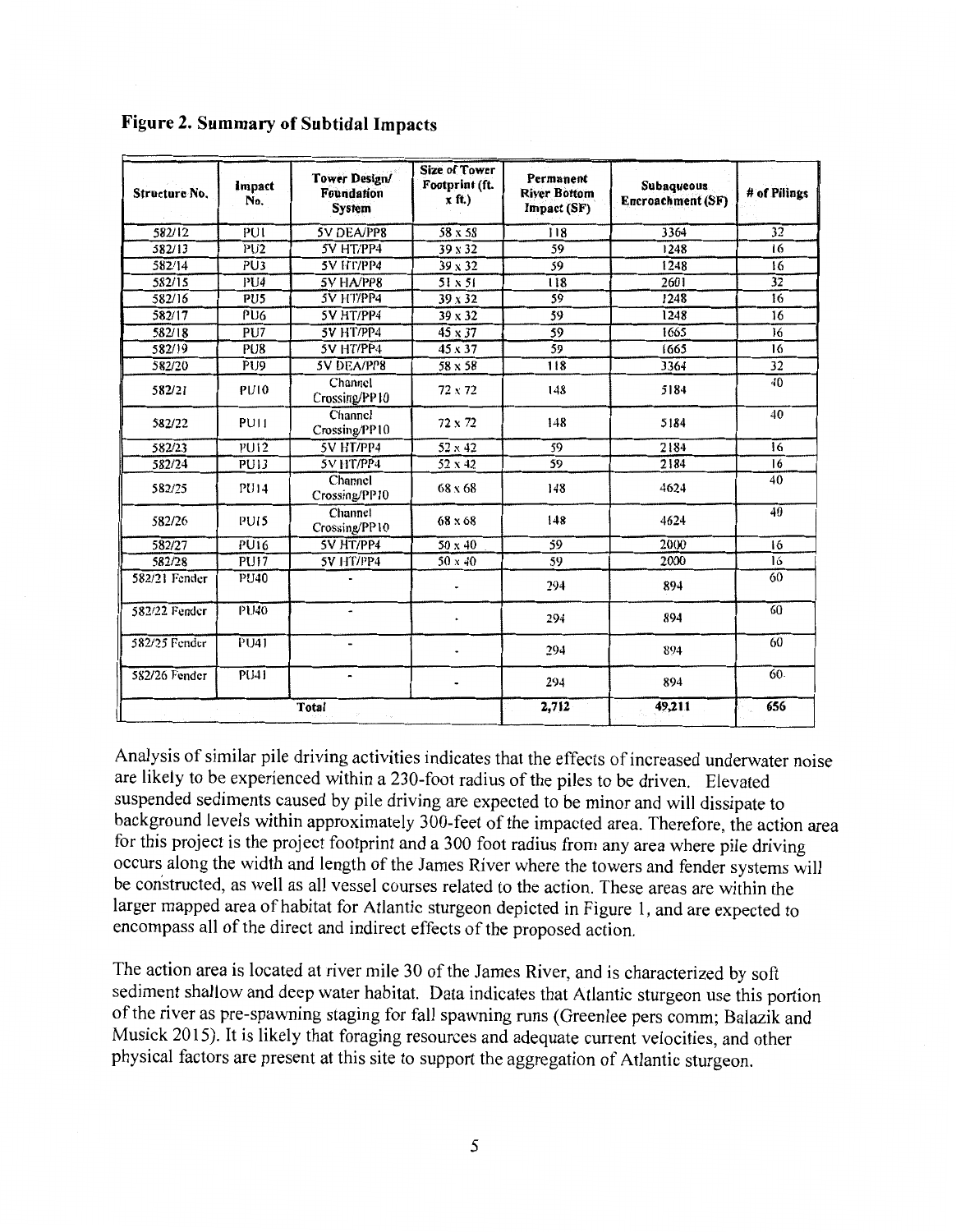### NMFS listed species in Action Area

#### *Sea Turtles*

Four species of ESA-listed threatened or endangered sea turtles under our jurisdiction may be found seasonally in the coastal waters of Virginia: federally threatened Northwest Atlantic Ocean Distinct Population Segment (DPS) of loggerhead *(Caretta caretta)*, and the federally endangered Kemp's ridley *(Lepidochelys kempi),* green *(Chelonia mydas)* and leatherback *(Dermochelys coriacea)* sea turtles, although the latter species tends to frequent offshore habitats. Sea turtles are expected to be in the Chesapeake Bay during warmer months. This typically equates to April through November in Virginia waters (Morreale 1999; Morreale 2003; Morreale and Standora 2005; Shoop and Kenney 1992).

Sea turtles may move into the lower James River near the confluence with the Chesapeake Bay to opportunistically forage in appropriate habitat. However, we do not expect them to move further upstream into the James River for a number of reasons including: 1) rapid reductions in salinity in the river with increasing distance from the confluence of the James River and the Chesapeake Bay, and 2) the consequent reduction in suitable sea turtle prey in these less saline habitats. As such, sea turtles are not expected to be present in the action area, which is located approximately 30 miles upstream of the confluence of the James River and the Chesapeake Bay. As such, no effects to sea turtles will occur and they will not be considered further in this consultation.

#### *Atlantic sturgeon*

Atlantic sturgeon *(Acipenser oxyrinchus oxyrinchus)* originating from the New York Bight, Chesapeake Bay, South Atlantic, and Carolina DPSs are listed as endangered, while the Gulf of Maine DPS is listed as threatened. The marine range of all five DPSs extends along the Atlantic coast from Canada to Cape Canaveral, Florida. Based on the best available information, Atlantic sturgeon originating from any of five DPSs could occur in the James River; however, it is likely that the majority of Atlantic sturgeon in the action area would be from the Chesapeake Bay DPS, whom spawn in the James River (Damon-Randall *et al.* 2013).

Atlantic sturgeon spawn in their natal river, with spring spawning migrations generally occurring during April-May in Mid-Atlantic systems (Murawski and Pacheco 1977; Smith 1985; Bain 1997; Smith and Clugston 1997; Caron *et al.* 2002). Upon reaching a size of approximately 28.3- 36.2 inches, Atlantic sturgeon subadults move out of their natal river to coastal waters, where they may undertake long range migrations. Tagging and genetic data indicate that subadult and adult Atlantic sturgeon may travel widely once they emigrate from rivers.

In rivers and estuaries, Atlantic sturgeon typically use the deepest waters available; however, Atlantic sturgeon also occur over shallow (8 feet), tidally influenced mud and/or sand flats, and mixed cobble substrates (Savoy and Pacileo 2003). Occurrence in these shallow waters is thought to be tied to the presence of benthic resources and foraging.

As mentioned above, fish from the Chesapeake Bay DPS spawn in upstream reaches of the James River. Based on modeling work using features associated with spawning habitat (e.g., suitable substrate), Bushnoe *et al.* (2005) concluded that the Turkey Island oxbow and the James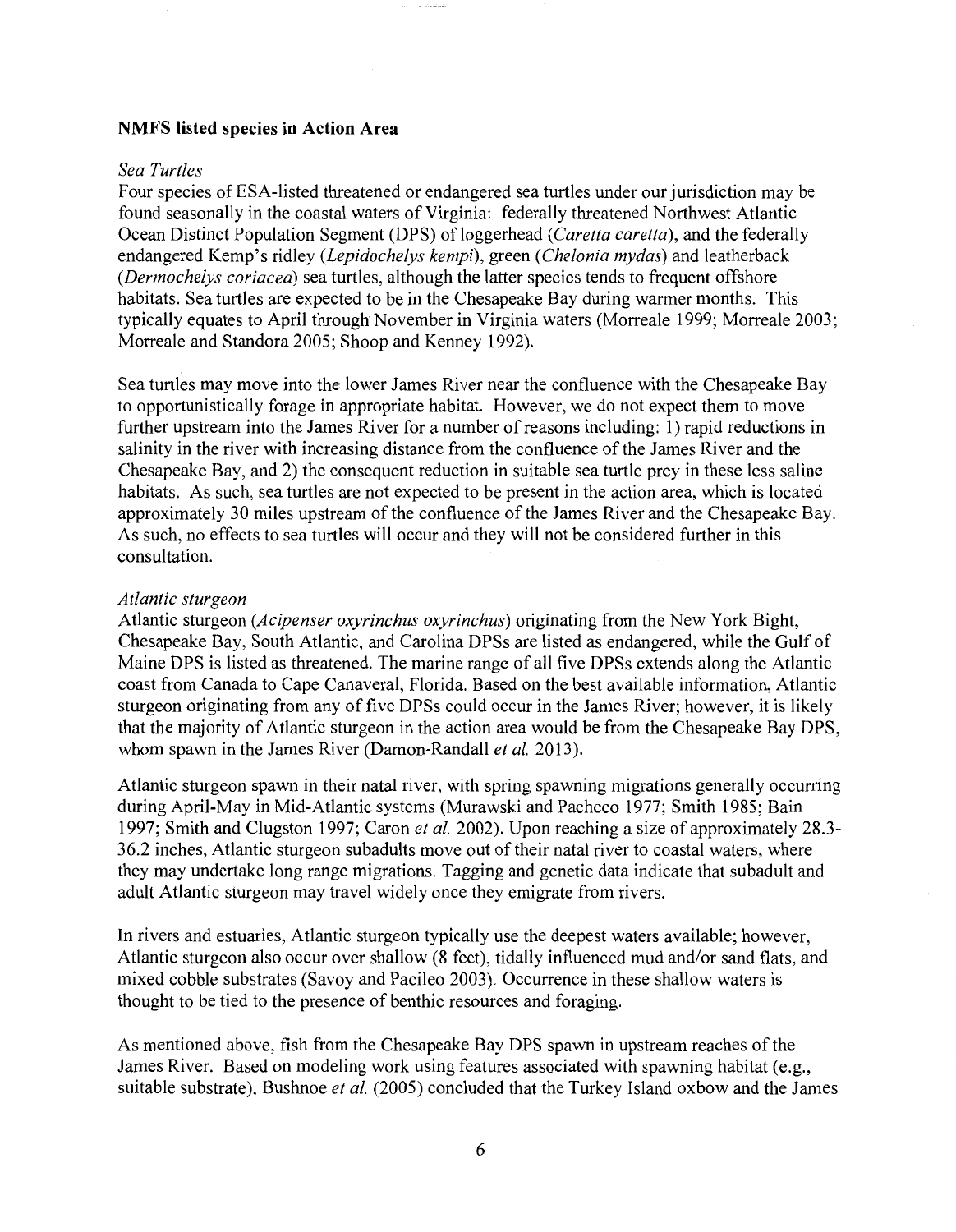Neck oxbow (both above river mile 75) were potential spawning sites for Atlantic sturgeon in the James River. Environmental cues appear to play a strong role in use of the James River by adult, spring spawning, Chesapeake Bay DPS, Atlantic sturgeon (Hager 2011 ). Adult sturgeon enter the river in spring and occur from river mile 18 to river mile 67 before moving back downstream in June (Hager 2011). No early life stages (ELS) are expected to be present in the action area due to its location in the lower James River (river mile 30) with saline conditions. ELS cannot withstand exposure to salinity.

Balazik *et al.* (2012) tracked mature Atlantic sturgeon in the freshwater portion of the James River between August and the end of November, indicating an additional fall spawn in Mid-Atlantic systems. In the James River, fall Atlantic sturgeon spawners stage from April through August or September in Burwells Bay to Hog Island (river mile 30), which is located within the action area. Data indicates the fish are present from April/May through November (Greenlee pers comm and Balazik pers comm). Females remain in the area prior to spawning even when males move upstream in the fall. Females travel rapidly upstream to river mile 75 (Turkey Neck Oxbow and Presquile Isle National Wildlife Refuge (NWR)) in a 48 hour span and then normally come return to the staging area within river mile 30 post-spawn. Adults then begin to disperse to sites down river throughout the rest of the fall, occupying only lower river sites by November (Hager 2011; Balazik *et al.* 2012; Balazik and Musick 2015). Adults are undetected on the tracking array and are presumed to be out of the river by November/December (Hager 2011; Balazik *et al.* 2012, Balazik and Musick 2015). The condition of the tracked fish at capture (e.g., adults expressing milt or eggs), the rapid upstream movement of adults in both the spring and fall, and the aggregation of adults relative to the salt wedge provide further evidence of both a spring and fall Atlantic sturgeon spawning season the James River (NMFS and USFWS; 2007; Hager 2011; Balazik *et al.* 2012; Balazik and Musick 2015).

# **Effects of the Action**

### *Acoustic Effects*

Pile driving produces underwater sound pressure waves that can affect aquatic species, including sturgeon. Effects to fish can range from temporary avoidance of an area to death due to injury of internal organs, such as swim bladders. The type and size of pile, installation method (i.e., vibratory vs. impact hammer), size of the organism (smaller individuals are more susceptible to effects) and particular species, and distance from the sound source (i.e., sound dissipates over distance so noise levels are greater closer to the source) all contribute to the likelihood of effects to an individual. Generally, the larger the pile and the closer an individual is to the pile, the greater the likelihood of effects.

Table 1 shows the number and type of pile that will be used for this project. All piles will be driven into the river bottom using an impact hammer. Vibratory hammers may be used for fender installation, but we will assume a worst-case scenario for impact hammering in our analysis. As noted, fiberglass sleeves will be handjetted around 24-inch steel piles. We do not expect increased noise above any injury or behavioral thresholds related to this activity because 1) the lack of large machinery/hammering on the sleeves, and 2) the fluidizing of sediments, allowing the sleeves to slide into place with the guidance of divers. These factors reduce any risk of increased noise related to the activity.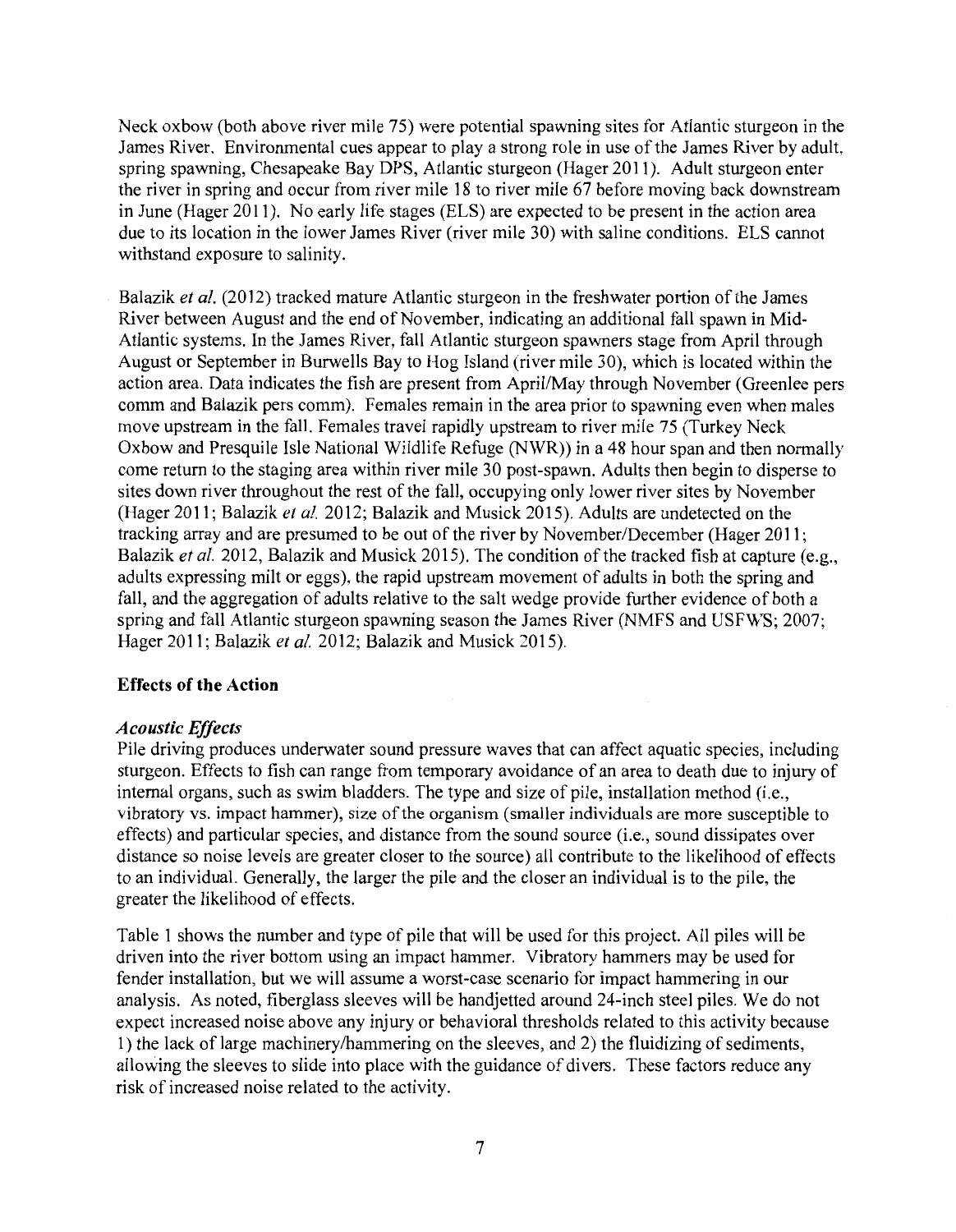| <b>Purpose of Pile</b><br>Driving | Water<br>Depth    | <b>Type</b><br>of Pile | <b>Number</b><br>of Piles | <b>Installation</b><br>Time (per pile) | Hammer<br><b>Type</b>                   |
|-----------------------------------|-------------------|------------------------|---------------------------|----------------------------------------|-----------------------------------------|
| <b>Tower Construction</b>         | $2 - 20$<br>feet  | 24"steel<br>pile       | 416                       | Unknown                                | Impact<br>hammer                        |
| Fender System                     | $15 - 20$<br>feet | 30"<br>fiber<br>pile   | 240                       | Unknown                                | Impact<br>and/or<br>Vibratory<br>hammer |

**Table 1. Pile Driving Associated with Proposed Project** 

The applicant did not provide underwater noise estimates for the piles that will be installed. Instead, we conservatively use proxy measurements taken from similar projects in ICF Jones  $\&$ Stokes and Illingworth and Rodkin, Inc. 2009, 2012 (see Tables 2 & 3).

**Table 2. Proxy Project for Estimating Underwater Noise** 

| <b>Project Location</b>                                        | Water<br>Depth     | <b>Type of Pile</b> | <b>Hammer Type</b>      | <b>Attenuatio</b><br>n rate |
|----------------------------------------------------------------|--------------------|---------------------|-------------------------|-----------------------------|
| Rodeo Dock Repair-<br>Rodeo, CA-San<br>Francisco Bay           | $\sim$ 15 feet     | 24" Steel Pipe      | Diesel Impact<br>hammer | 5 dB / 33<br>feet           |
| Richmond-San Rafael<br>Bridge, San Francisco Bay,<br><b>CA</b> | $~12 - 15$<br>feet | 30" Steel Pipe      | Diesel Impact           | 5 dB/33<br>feet             |

The proxy projects for steel and fiber pile installation provides measurements from projects that employed a non-cushioned impact hammer for pile installation. The proposed project will not use a cushion block with impact hammers, but will use bubble curtains to attenuate noise from pile driving. Vibratory hammers may be used in some instances on fiber piles, but as noted we have assumed a worst-case scenario for the most conservative analysis based on steel piles of comparable size using an impact hammer with bubble curtains. According to the best available information, bubble curtains provide approximately 10 dB of attenuation under conservative circumstances (ICF Jones & Stokes and Illingworth and Rodkin, Inc. 2009). As the exact attenuation level to be achieved is unknown, we assume a 10 dB reduction in noise from bubble curtain usage; therefore, the noise level shown in Table 3 displays a 10 dB reduction from the values provided in ICF Jones & Stokes and Illingworth and Rodkin, Inc. 2009, 2012.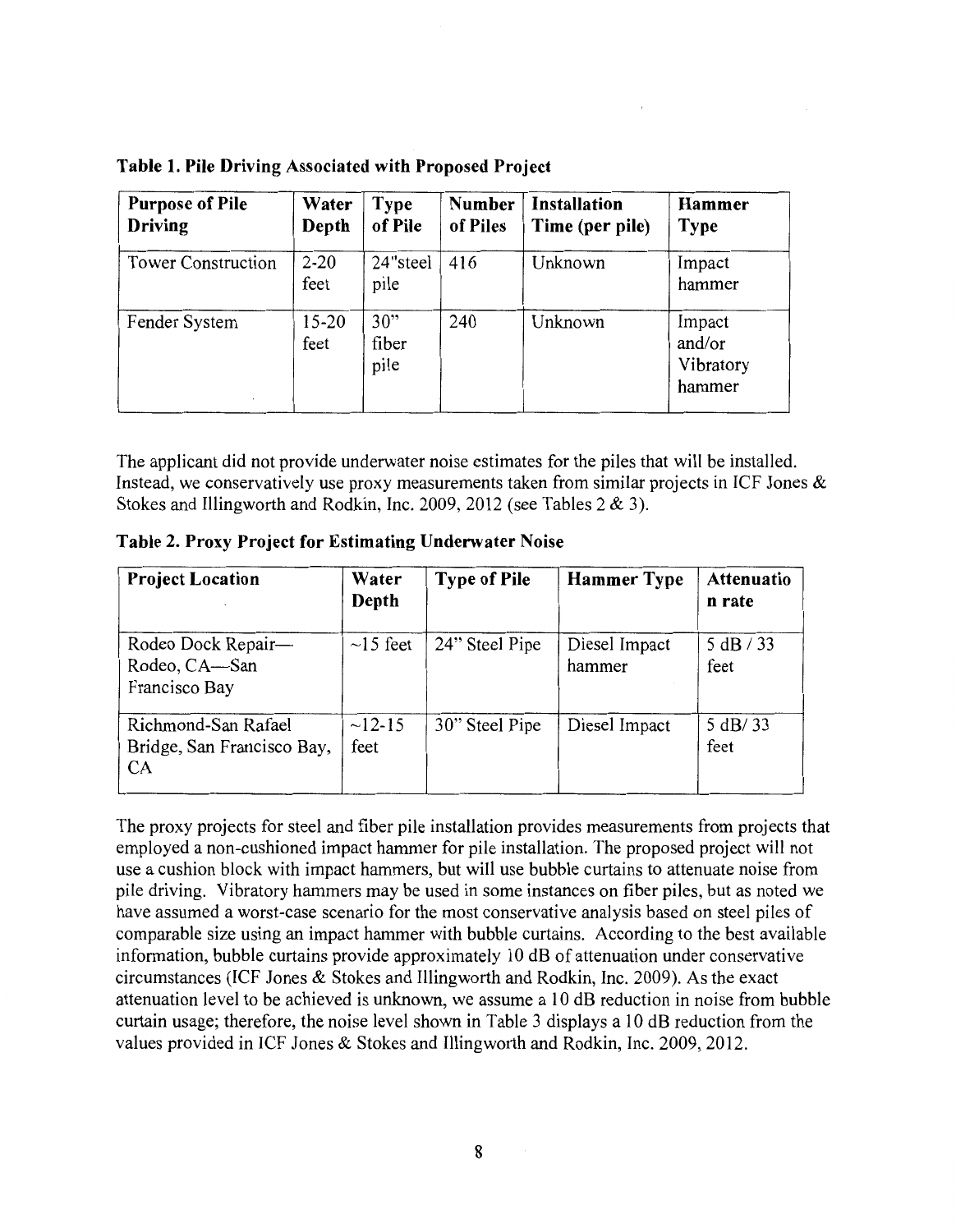**Table 3. Proxy-Based Estimate for Underwater Noise Levels Produced by Pile Driving (Measured at 33 feet from Pile Being Driven with Bubble Curtains)** 

| <b>Type of Pile</b>                         | Hammer<br>Type                              | <b>Estimated</b><br><b>Peak Noise</b><br>Level $(dB_{Peak})$ | <b>Estimated</b><br><b>Single Strike</b><br>Sound<br><b>Exposure</b><br>Level (sSEL) | <b>Estimated</b><br><b>Pressure</b><br>Level<br>(dB <sub>RMS</sub> ) |
|---------------------------------------------|---------------------------------------------|--------------------------------------------------------------|--------------------------------------------------------------------------------------|----------------------------------------------------------------------|
| 24" Steel Pile                              | Impact<br>Hammer<br>—no<br>cushion<br>block | 193                                                          | 167                                                                                  | 180                                                                  |
| 30" Steel Pile<br>(proxy for fiber<br>pile) | Impact<br>Hammer<br>—no<br>cushion<br>block | 195                                                          | 170                                                                                  | 180                                                                  |

The sound levels in Table 3 are an estimate and will likely vary depending on the geometry and boundaries of the surrounding underwater and benthic environment (i.e. shallow/deep water, shoaled portions of channels, obstacles in the waterway). As the distance from the source increases, underwater sound levels produced by pile driving dissipate rapidly. Underwater noise will attenuate approximately 5 dB every 33 feet (ICF Jones & Stokes and Illingworth and Rodkin Inc. 2009, 2012). If significant obstacles or variable bathymetry are present in an area, attenuation may occur more rapidly, dampening the sound pressure by an even greater factor.

# *Background Information on Noise and Sturgeon*

Sturgeon rely primarily on particle motion to detect sounds (Lovell *et al.* 2005). While there are no data either in terms of hearing sensitivity or structure of the auditory system for Atlantic and shortnose sturgeon, there are data for the closely related lake sturgeon (Lovell *et al.* 2005, Meyer *et al.* 2010), which because of the biological similarities, for the purpose of considering acoustic impacts, are a good surrogate for Atlantic and shortnose sturgeon. The available data suggest that lake sturgeon can hear sounds from below 100 Hz to 800 Hz (Lovell *et al.* 2005, Meyer *et al.*  2010). However, since these two studies examined responses of the ear and did not examine whether fish would behaviorally respond to sounds, it is hard to determine thresholds for hearing (that is, the lowest sound levels that an animal can hear at a particular frequency) using information from these studies. The best available information indicates that Atlantic and shortnose sturgeon are not capable of hearing noise in frequencies above 1000 Hz (1 kHz) (Popper 2005). Sturgeon are categorized as hearing "generalists" or "non-specialists" (Popper 2005). Sturgeon do not have any specializations, such as a coupling between the swim bladder and inner ear, to enhance their hearing capabilities, which makes these fish less sensitive to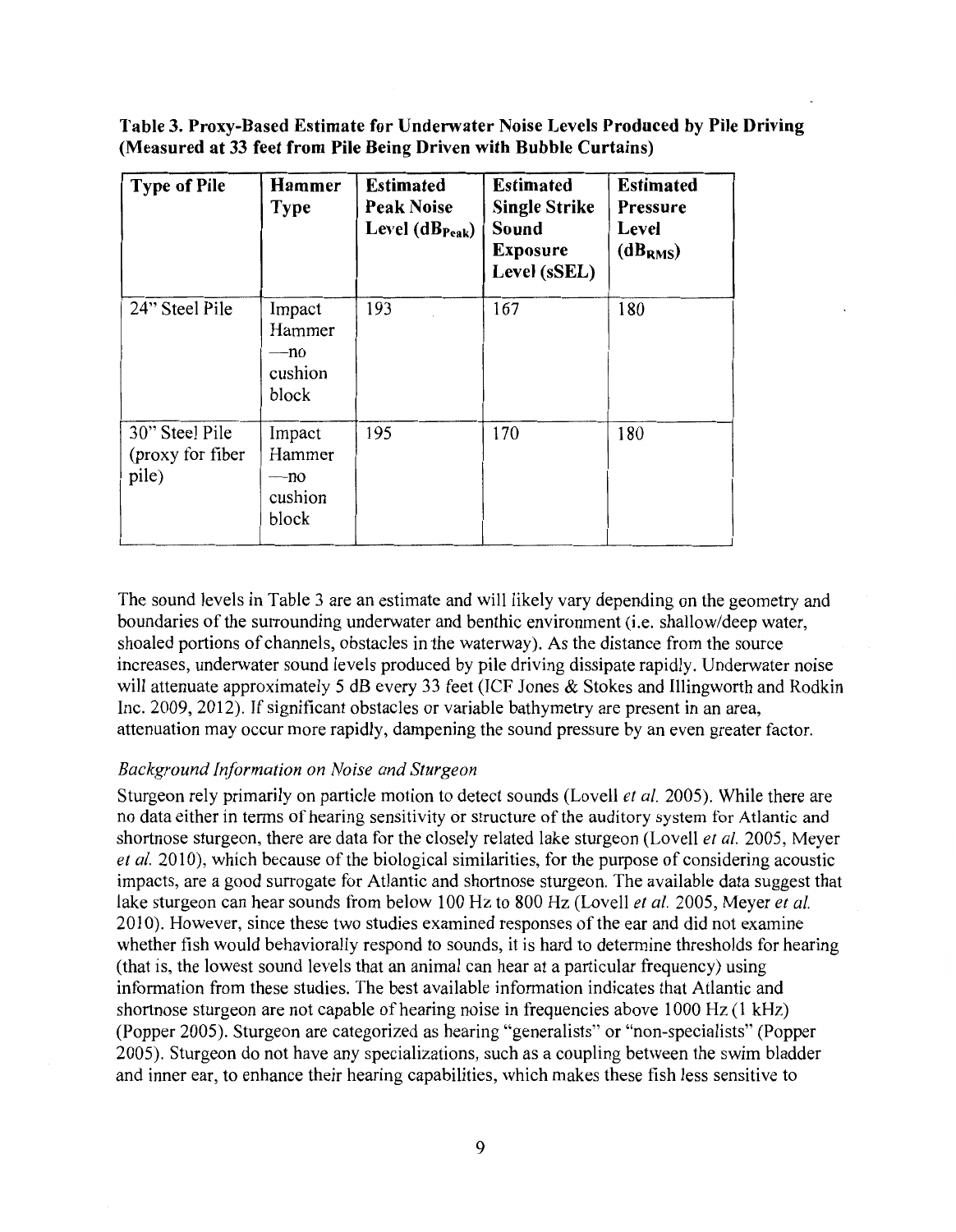sound than hearing specialists. Low-frequency impulsive energies, including pile driving, cause swim bladders to vibrate, which can cause damage to tissues and organs as well as to the swim bladder (Halvorsen *et al.* 2012a). Sturgeon have a physostomous (open) swim bladder, meaning there is a connection between the swim bladder and the gut (Halvorsen *et al.* 2012a). Fish with physostomous swim bladders, including Atlantic and shortnose sturgeon, are able to expel air, which can diminish tension on the swim bladder and reduce damaging effects during exposure to impulsive sounds. Fish with physostomous swim bladders are expected to be less susceptible to injury from exposure to impulsive sounds, such as pile driving, than fish with physoclistous (no connection to the gut) swim bladders (Halvorsen *et al.* 2012a).

If a noise is within a fish's hearing range and is loud enough to be detected, effects can range from mortality to a minor change in behavior (e.g., startle), with the severity of effects increasing with the loudness and duration of the noise (Hastings and Popper 2005). The actual nature of effects and the distance from the source at which they could be experienced will vary and depend on a large number of factors, such as fish hearing sensitivity, source level, how the sounds propagate away from the source and the resultant sound level at the fish, whether the fish stays in the vicinity of the source, the motivation level of the fish, etc.

### *Criteria/or Assessing the Potential for Physiological Effects to Sturgeon*

The Fisheries Hydroacoustic Working Group (FHWG) was formed in 2004 and consists of our own biologists, as well as those from USFWS, FHW A, and the California, Washington, and Oregon DOTs, supported by national experts on sound propagation activities that affect fish and wildlife species of concern. In June 2008, the agencies signed a Memorandum of Agreement documenting criteria for assessing physiological effects of pile driving on fish. The criteria were developed for the acoustic levels at which physiological effects to fish could be expected. It should be noted that these are onset of physiological effects (Stadler and Woodbury 2009), and not levels at which fish are necessarily mortally damaged. These criteria were developed to apply to all species, including listed green sturgeon, which are biologically similar to Atlantic and shortnose sturgeon and, for these purposes, is considered a surrogate. The interim criteria are:

- Peak Sound Pressure Level (SPL): 206 decibels relative to 1 micro-Pascal (dB re 1  $\mu$ Pa)  $(206 dB_{Peak}).$
- Cumulative Sound Exposure Level (cSEL): 187 decibels relative to 1 micro-Pascalsquared second (dB re  $1\mu\text{Pa}^2$ -s) for fishes above 2 grams (0.07 ounces) (187 dBcSEL).
- cSEL: 183 dB re  $1\mu\text{Pa}^2$ -s for fishes below 2 grams (0.07 ounces) (183 dBcSEL).

At this time, these criteria represent the best available information on the thresholds at which physiological effects to sturgeon from exposure to impulsive noise, such as pile driving, are likely to occur. It is important to note that physiological effects may range from minor injuries from which individuals are anticipated to completely recover with no impact to fitness to significant injuries that will lead to death. The severity of injury is related to the distance from the pile being installed and the duration of exposure. The closer the fish is to the source and the greater the duration of the exposure, the higher likelihood of significant injury.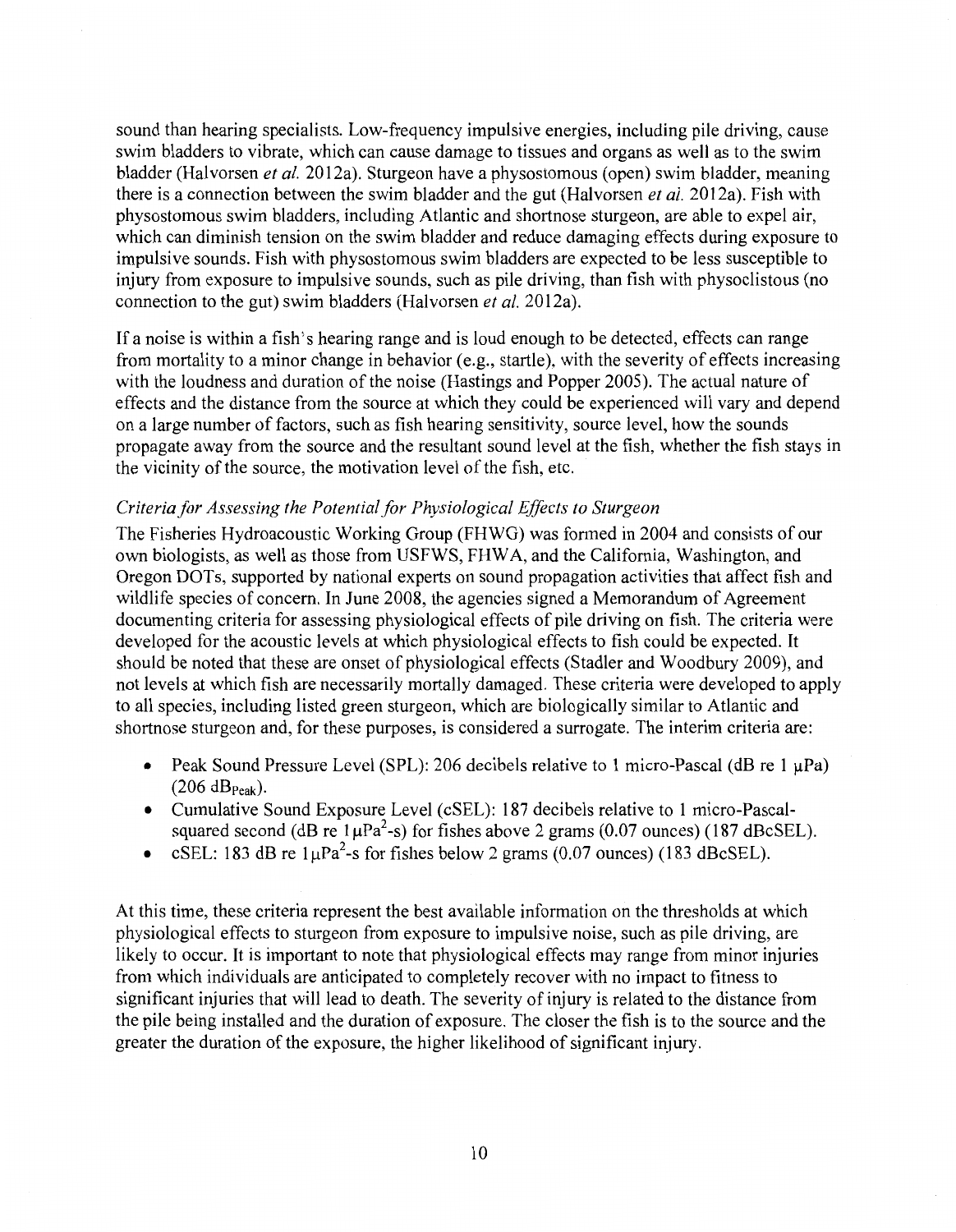Since the FHWG criteria were published, two papers relevant to assessing the effects of pile driving noise on fish have been published. Halvorsen *et al.* (2011) documented effects of pile driving sounds (recorded by actual pile driving operations) under simulated free-field acoustic conditions where fish could be exposed to signals that were precisely controlled in terms of number of strikes, strike intensity, and other parameters. The study used Chinook salmon and determined that onset of physiological effects that have the potential of reduced fitness, and thus a potential effect on survival, started at above 210 dB re  $1\mu\text{Pa}^2$ -s cSEL. Smaller injuries, such as ruptured capillaries near the fins, which the authors noted were not expected to impact fitness, occurred at lower noise levels. Chinook salmon are hearing generalists with physostomous swim bladders. Results from Halvorsen *et al.* (2012a) suggest that the overall response to noise between chinook salmon and lake sturgeon is similar.

Halvorsen *et al.* (2012b) exposed lake sturgeon to pile driving noise in a laboratory setting. Lake sturgeon were exposed to a series of trials beginning with a cSEL of 216 dB re  $1uPa<sup>2</sup>$ -s (derived from 960 pile strikes and 186 dB re  $1uPa<sup>2</sup>$ -s sSEL). Following testing, fish were euthanized and examined for external and internal signs of barotrauma. None of the lake sturgeon died as a result of noise exposure. Lake sturgeon exhibited no external injuries in any of the treatments but internal examination revealed injuries consisting of hematomas on the swim bladder, kidney, and intestines (characterized by the authors as "moderate" injuries) and partially deflated swim bladders (characterized by the authors as "minor" injuries). The author concludes that an appropriate cSEL criteria for injury is 207 dB re  $1uPa<sup>2</sup>$ -s.

It is important to note that both Halvorsen papers (2012a, 2012b) used a response weighted index (RWI) to categorize injuries as mild, moderate, or mortal. Mild injuries (RWI 1) were determined by the authors to be non-life threatening. The authors made their recommendations for noise exposure thresholds at the RWI 2 level and used the mean RWI level for different exposures. Because we consider even mild injuries to be physiological effects and we are concerned about the potential starting point for physiological effects and not the mean, for the purposes of this consultation we will use the FHWG criteria to assess the potential physiological effects of noise on Atlantic and shortnose sturgeon and not the criteria recommended by Halvorson *et al.* (2012a, 2012b). Therefore, we will consider the potential for physiological effects upon exposure to impulsive noise of 206 dB<sub>Peak</sub> and 187 dBcSEL. Use of the 183 dBcSEL threshold is not appropriate for this consultation because all sturgeon in the action area will be larger than 2 grams (given the time of year restriction on pile driving, we expect any sturgeon in the action area will be past this life stage). As explained here, physiological effects from noise exposure can range from minor injuries that a fish is expected to completely recover from with no impairment to survival to major injuries that increase the potential for mortality or result in death.

### *Available Information for Assessing Behavioral Effects on Sturgeon*

To date, neither we nor the FHWG have published criteria for underwater noise levels resulting in behavioral responses. However, in practice, we rely on a level of 150 dB re 1 uPa RMS as a conservative indicator as to when a behavioral response can be expected in fish exposed to impulsive noise such as pile driving. This level is based on the available literature where fish behavior has been observed (see Fewtrell 2003 and Mueller-Blenkle *et al.* 2010). Because sturgeon are hearing generalists with physostomous swim bladders, it is reasonable to assume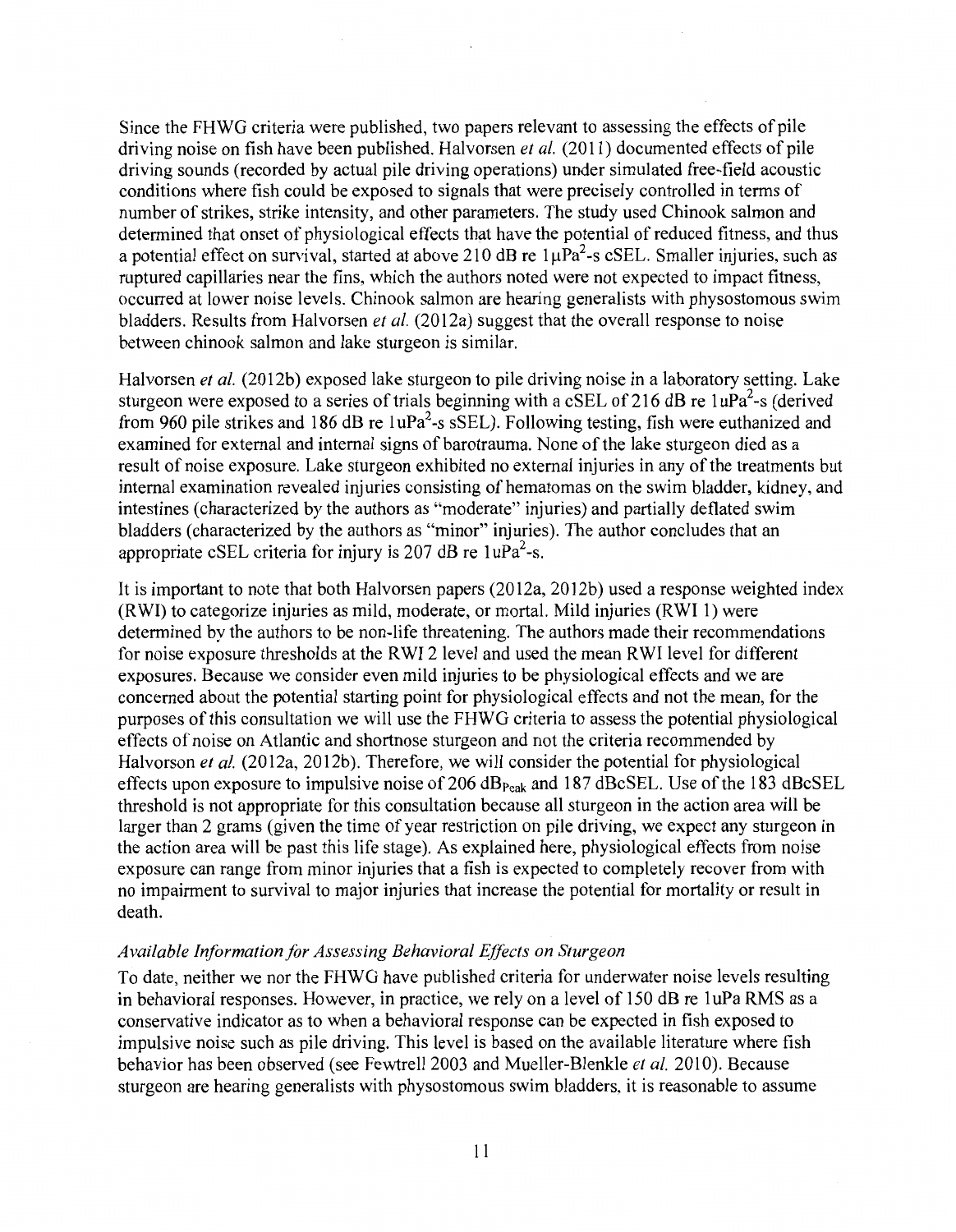they are not more sensitive to noise than other fish (hearing specialists and generalists) whose behavioral responses have been studied (e.g., Fewtrell 2003 and Mueller-Blenkle *et al.* 2010). Therefore, fish behavior responses and noise thresholds reported in Fewtrell 2003 and Mueller-Blenkle *et al.* 2010 are a reasonable conservative indicator of when sturgeon can be expected to respond behaviorally to noise.

Fewtrell (2003) exposed caged fish to air gun arrays. Fewtrell reported altered behavioral responses (alarm responses, faster swimming speeds) for fish exposed to noise of 158-163 dB re 1 uPa. Consistent startle responses were observed at noise levels of 167-181 dB re 1 uPa (in striped trumpeters). Alarm responses became more frequent at noise levels above 170 dB re 1 uPa. Fewtrell reports that avoidance behavior is expected at noise levels lower than that required to produce a startle response.

Mueller-Blenkle *et al.* (2010) played back pile-driving noise to cod and sole held in two large net pens. Movements of fish were tracked and received sound pressure levels were measured. The authors noted a significant movement response to the pile-driving stimulus in both species at received SPL of 144-156 dB re 1uPa peak (cod) and 140-161 dB re 1uPa peak (sole). Indications of directional movements away from the sound source were noted in both species.

We are aware of only one study that has attempted to assess the behavioral responses of sturgeon to underwater noise. A monitoring plan is currently being implemented at the Tappan Zee Bridge replacement project (Hudson River, New York) using acoustic telemetry receivers to examine the behavior of acoustically tagged sturgeon. During the installation of test piles, the movements of tagged Atlantic sturgeon were monitored with a series of acoustic receivers. Tagged Atlantic sturgeon spent significantly less time in the detection area (an area that encompassed the 206 dB re 1 uPa peak, 187 dB re 1 uPa 2s cSEL and 150 dB re 1 uPa RMS SPL isopleths), during active impact pile driving compared to that time period just prior to the work window. Results of this study indicate that sturgeon are likely to avoid areas with potentially injurious levels of noise (AKRF and Popper (2012a, 2012b)). However, due to limitations of the study design, it is not possible to establish the threshold noise level that results in behavioral modification or avoidance of Atlantic sturgeon. Monitoring is ongoing as the bridge project progresses. To date, hundreds of tagged sturgeon have been documented in the project area; however, no sturgeon have been injured or killed as a result of exposure to pile-driving noise.

For the purposes of this analysis, we will use 150 dB re 1  $\mu$ Pa RMS as a conservative indicator of the noise level at which there is the potential for behavioral effects, provided the operational frequency of the source falls within the hearing range of the species of concern. That is not to say that exposure to noise levels of 150 dB re 1  $\mu$ Pa RMS will always result in behavioral modifications or that any behavioral modifications will rise to the level of "take" (i.e., harm or harassment) but that there is a potential, upon exposure to noise at this level, to experience some behavioral response. We expect that behavioral responses could range from a temporary startle to avoidance of the area with disturbing levels of sound. The effect of any anticipated response on individuals will be considered in the effects analysis below.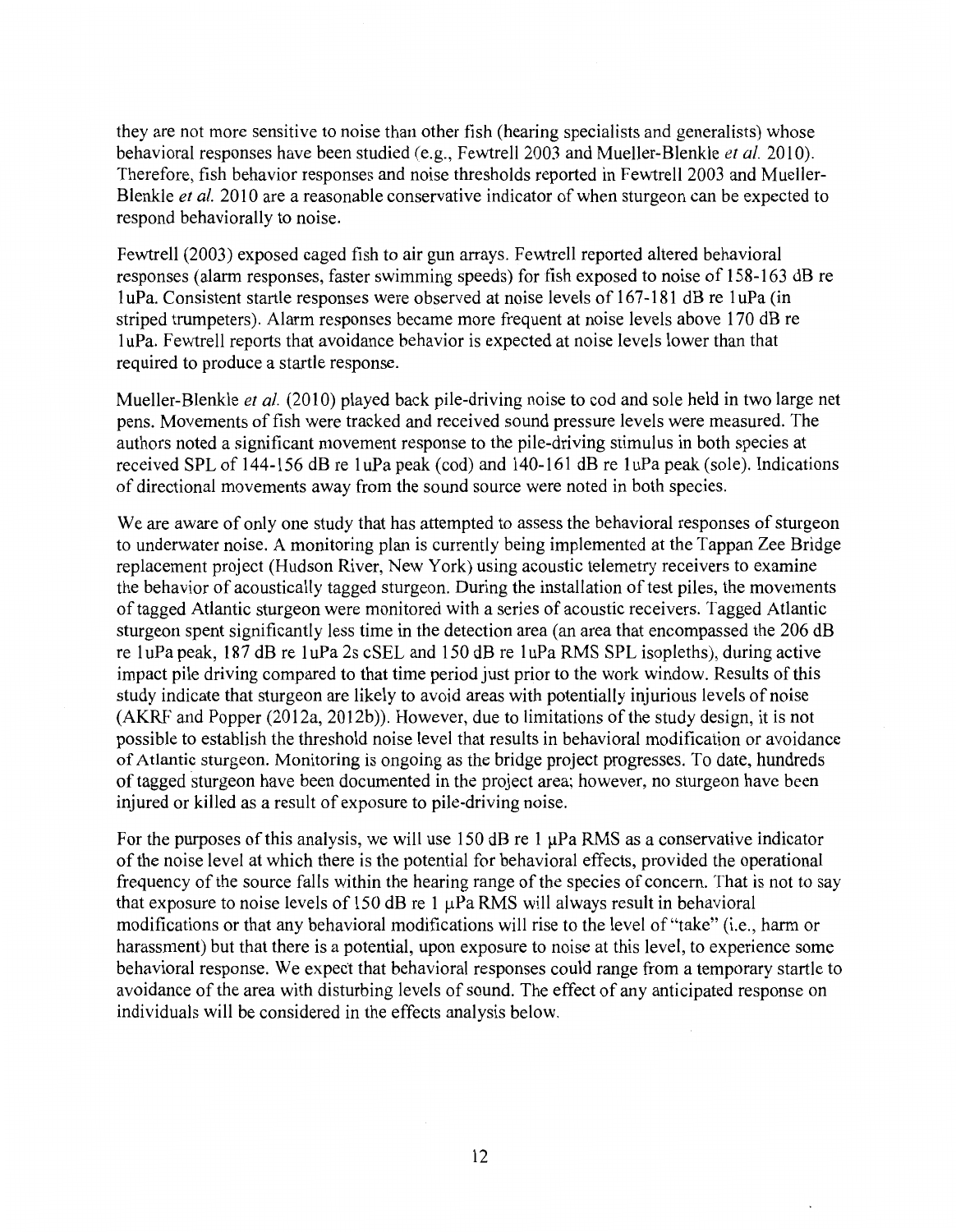# *Physiological Effects of Pile Driving to Sturgeon*

As described above, exposure to underwater noise levels of 206 dB<sub>Peak</sub> and 187 dB<sub>cSEL</sub> can result in injury to sturgeon. Generally speaking, we expect sturgeon to leave the area before injurious levels of noise are reached. This is because pile driving hammers have a ramp up period, so the first several blows produce less noise than estimated in Table 3. As we expect sturgeon to modify their behavior and leave the area in a matter of seconds, sturgeon will swim away from the pile before any injury thresholds are reached. We expect only subadult and adult sturgeon in the action area. Exposure to peak pressure levels that may result in injury (i.e., 206 dB<sub>Peak</sub>) are not reached with the usage of bubble curtains (see Table 4).

| <b>Type of Pile</b>                         | Hammer<br><b>Type</b> | <b>Distance</b><br>to<br>206dB <sub>Peak</sub><br>(injury) | <b>Distance to sSEL</b><br>of 150 dB<br>(surrogate for<br>187 d $B_{cSEL}$ -<br>injury) | <b>Distance to</b><br><b>Behavioral</b><br><b>Disturbance</b><br>Threshold (150<br>$dB_{RMS}$ |
|---------------------------------------------|-----------------------|------------------------------------------------------------|-----------------------------------------------------------------------------------------|-----------------------------------------------------------------------------------------------|
| 24" Steel Pile                              | Impact<br>Hammer      | Not<br>reached                                             | 135 feet                                                                                | 230 feet                                                                                      |
| 30" Steel Pile<br>(proxy for fiber<br>pile) | Impact<br>Hammer      | Not<br>reached                                             | 164 feet                                                                                | 230 feet                                                                                      |

| Table 4: Estimated Distances to Injury and Behavioral Thresholds |  |  |  |  |
|------------------------------------------------------------------|--|--|--|--|
|------------------------------------------------------------------|--|--|--|--|

In addition to the "peak" exposure criteria which relates to the energy received from a single pile strike, the potential for injury exists for multiple exposures to noise over a period of time; this is accounted for by the cSEL threshold. The cSEL is not an instantaneous maximum noise level, but is a measure of the accumulated energy over a specific period of time (e.g., the period of time it takes to install a pile). When it is not possible to accurately calculate the distance to the 187 dB re 1 uPa cSEL re:  $1\mu Pa^2$  is isopleth, we calculate the distance to the 150 dB re 1 uPa sSEL isopleth.<sup>1</sup> The further a fish is away from the pile being driven, the more strikes it must be

<sup>&</sup>lt;sup>1</sup> The Practical Spreading Loss Model is used to determine underwater noise attenuation rates and can be used to calculate the distance at which a specific noise value (e.g., cSEL) is attained. This model is not a reliable predictor of attenuation in shallow, relatively confined waters such as the action area which borders the shoreline. For that reason, we are not using that model to estimate the distance to the 187 dB re 1uPa<sup>2</sup>s criteria. Rather, we estimate the distance to the 150 dB re 1uPa sSEL isopleth, using reported attenuation rates not the practical spreading loss model. Regardless of the number of pile strikes a fish is exposed to, we recognize there is no potential for injury to a fish exposed to noise below 150 dB re I uPa sSEL (see Stadler and Woodbury 2009). Calculating the distance to the 150 dB re I uPa sSEL isopleth allows us to calculate the distance from the pile at which there is no potential for physiological effects, including injury. We assume for these analyses, that a fish that remains between the pile and the 150 dB re I uPa sSEL isopleth could be injured although we cannot accurately predict how close a fish would need to be or for how long it would need to stay there. Injury is extremely unlikely to occur because we expect sturgeon to modify their behavior (i.e., avoid an ensonified area) upon exposure to underwater noise levels of 150 dB re I µPaRMS, which will be attained at a greater distance than the injury threshold, as described above.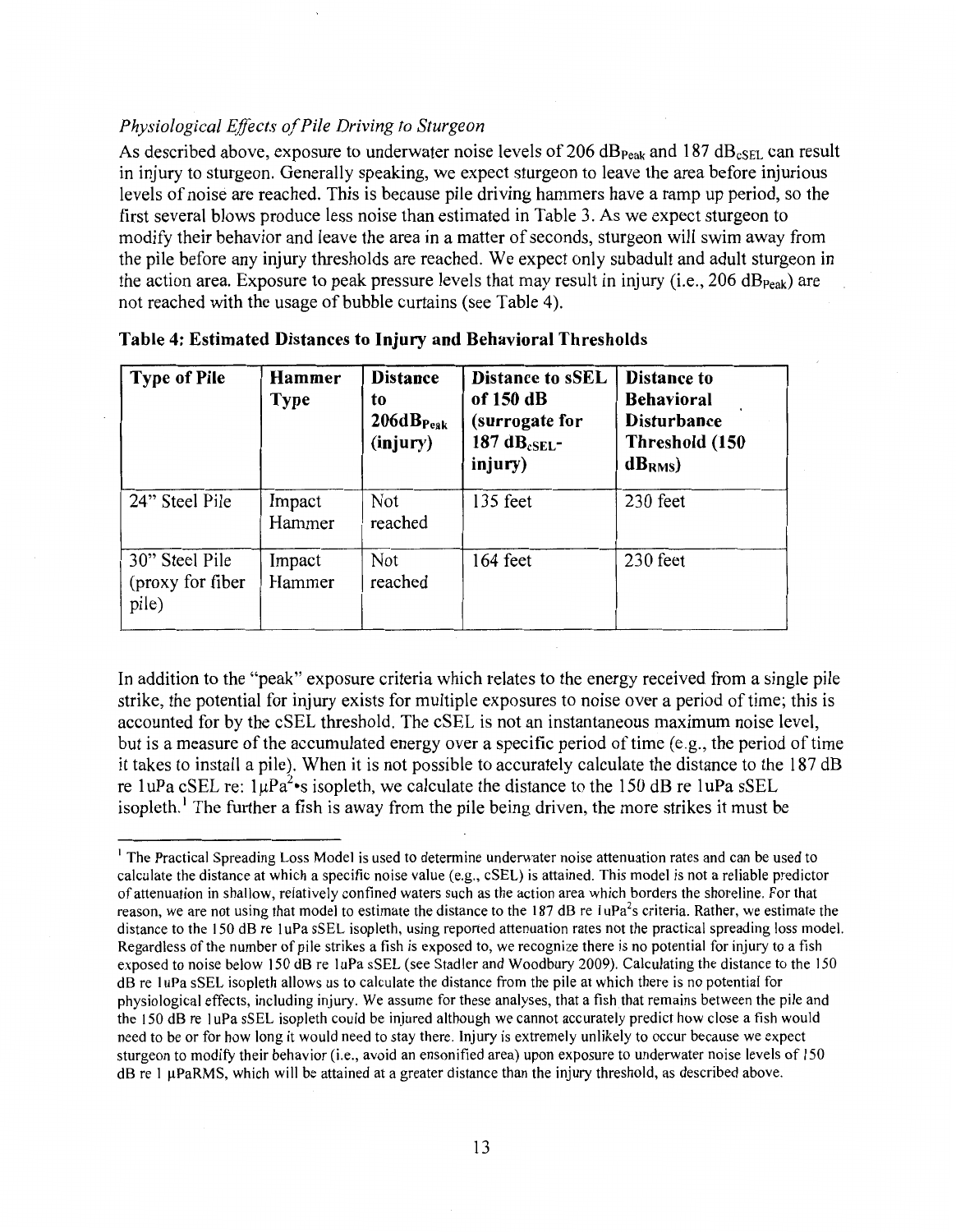exposed to accumulate enough energy to result in injury. At some distance from the pile, a fish is far enough away that, regardless of the number of strikes it is exposed to, the energy accumulated is low enough that there is no potential for injury. This distance is where the 150 dB re 1 uPa sSEL isopleth occurs (Stadler and Woodbury 2009). A fish located outside of this isopleth has no potential for injury, regardless of the number of pile strikes it is exposed to (i.e., sound levels will not accumulate to injurious levels).

For this project, the distance to the 150 dB sSEL isopleth is no greater than 164 feet. In order to be exposed to potentially injurious levels of noise during installation of the piles, a sturgeon would need to be within 135-164 feet (depending on pile size and material) of the pile being driven to be exposed to this noise for any prolonged time period. This is extremely unlikely to occur because we expect sturgeon to modify their behavior (i.e., avoid an ensonified area) upon exposure to underwater noise levels of 150 dB re 1 µPaRMS. Given that a sturgeon would be exposed to levels of noise that cause behavioral modification (at 230 feet) before being exposed to injurious levels of noise (at 135-164 feet), we expect sturgeon would swim away from the sound source and not be exposed to potentially injurious levels of underwater noise. If any sturgeon are within 135-164 feet (depending on material type) of the pile at the time pile driving commences, we still do not expect injury to occur. As mentioned above, pile driving hammers have a ramp up period, so the first several blows produce less noise than estimated in Table 3. Also, the cSEL injury threshold is cumulative (requiring prolonged exposure to the noise at that level). We expect sturgeon to leave the area in a matter of seconds once pile driving commences. Therefore, they will exit the 135-164 foot radius of the pile before cumulative effects reach the cSEL injury threshold.

# *Behavioral Effects of Pile Driving to Sturgeon*

Behavioral effects, such as avoidance or disruption of foraging activities, may occur in sturgeon exposed to noise above 150 dB re 1  $\mu$ Pa <sub>RMS</sub>. We expect underwater noise levels to be below 150  $dB<sub>RMS</sub>$  at distances beyond approximately 230 feet from the pile being installed.<sup>2</sup> Should sturgeon move into the action area where the  $150 \text{ dB}_{RMS}$  isopleth extends, as described above, it is reasonable to assume that a sturgeon, upon detecting underwater noise levels of 150  $dB<sub>RMS</sub>$ will modify its behavior such that it redirects its course of movement away from the ensonified area and therefore, away from the action area. If any movements away from the ensonified area do occur,they will be very short distances requiring such small expenditures of energy as to be unable to be meaningfully detected. As such, it is extremely unlikely that these movements will affect essential sturgeon behaviors (e.g., spawning, foraging, resting, and migration), and therefore any effects are discountable and insignificant.

# *Summary of Noise Effects*

Because the TO YR will be adhered to in deep water habitat for construction of the towers (towers 21, 22, and 24-26) and fender systems located therein, there will be no effects from increased noise related to 24-inch steel or 30-inch fiber pile driving . Piles will be installed

<sup>&</sup>lt;sup>2</sup> Attenuation distances to the injury and behavior thresholds were estimated via the equation:  $R_1=R_2+(RMS -$ Injury/Behavior Noise Threshold)/Attenuation rate)\*10 m) (Stadler and Woodbury 2009); where R<sub>1</sub>=the distance (in meters) to the injury/behavior threshold level (e.g., 150dB<sub>RMS</sub>),  $R_2$ =distance of the measured RMS level for the pile of interest (10 m/33feet); Attenuation rate=5d8/10m or 33 feet.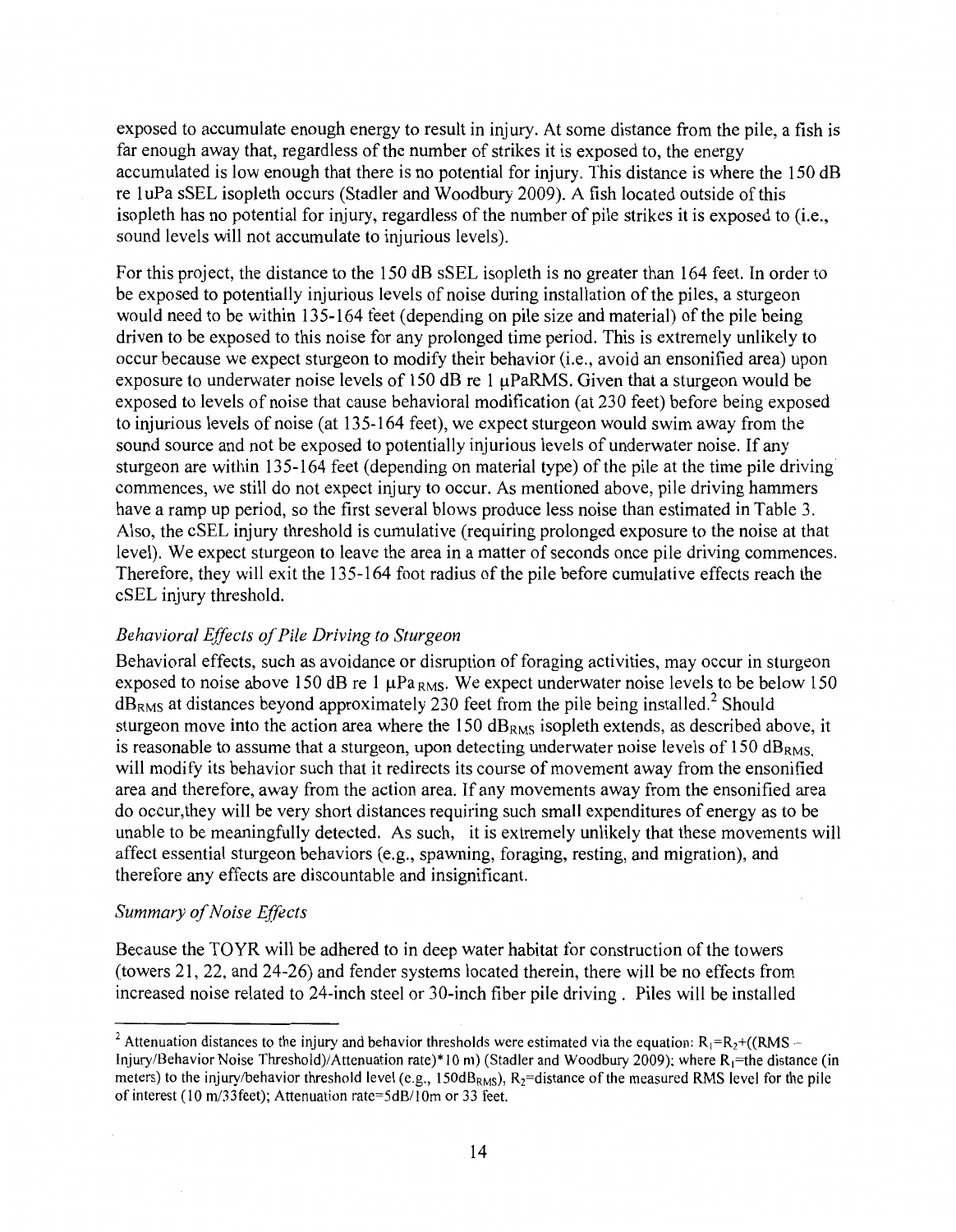between November  $16<sup>th</sup>$  and February  $14<sup>th</sup>$  of any given year in deep water habitat, when Atlantic sturgeon are not present within the James River. No pile driving will be performed in deep water portions of the action area (as mapped in your letter), located within a larger, approximately 72,250,000 square foot cross-sectional area of deep water habitat near river mile 30 (that mirrors the linear path of the transmission line), between February  $15<sup>th</sup>$  and November  $15<sup>th</sup>$ , which encompasses the times of year that spring and fall spawning fish migrate through the deep water portion of the action area and fall spawning fish stage there, while feeding and resting. No spawning or ELS occur in the action area because of their intolerance to salinity.

Pile driving of 24-inch steel piles in shallow water habitat in the action area within an approximate 60,653,000 square foot cross-sectional portion of shallow water habitat within the James River around river mile 30, where Atlantic sturgeon are known to occur, will proceed during the TOYR (from February 15<sup>th</sup> to November 15<sup>th</sup>). This includes construction of towers 12-20, 23, 27, and 28. As discussed, Atlantic sturgeon stage for fall spawning in the deep water portions of the action area, however, they may opportunistically forage in shallow water habitat where prey is available. As detailed above, fish are able to move away from ensonified areas when pile driving is occurring. These ensonified areas will only encompass a small percentage of the overall habitat available in the river (230 foot radius from pile being driven where the width of the river is 14,767 feet wide), and in a cross-sectional portion of the river where the entire length of the transmission line will occur of 132,903,000 square feet. As such, we concur that all effects from pile driving while fish are present within the action area, are insignificant and/or discountable, and thus we concur that all pile driving activities will not likely adversely affect Atlantic sturgeon.

# *Water Quality Effects*

The tower and fender system construction may cause a temporary increase in the amount of turbidity in the action area; however, suspended sediment is expected to settle out of the water column within a few hours and any increase in turbidity will be short term and limited in scope.

Using available information, we expect pile driving activities to produce total suspended solids (TSS) concentrations of approximately 5 to 10 mg/L within approximately 300 feet of the pile being driven (FHWA 2012). The small resulting sediment plume is expected to settle out of the water column within a few hours once pile driving ends.

Studies of the effects of turbid water on fish suggest that concentrations of suspended solids can reach thousands of milligrams per liter before an acute toxic reaction is expected (Burton 1993 ). The TSS levels expected for pile driving (5 to 10 mg/L) are below those shown to have adverse effect on fish (580 mg/L for the most sensitive species, with 1,000 mg/L more typical; see summary of scientific literature in Burton 1993) and benthic communities (390 mg/L (EPA 1986)). As the TSS levels will not reach levels that are toxic to benthic communities, the proposed action is extremely unlikely to result in reductions in the quality or quantity of sturgeon prey currently available.

TSS is most likely to affect sturgeon if a plume causes a barrier to normal behaviors. However, the increase in TSS levels expected for pile driving (5 to 10 mg/L) is so minor that any effect of sediment plumes caused by the proposed action on sturgeon movements or behavior will be undetectable because we expect sturgeon to either swim through the plume or make small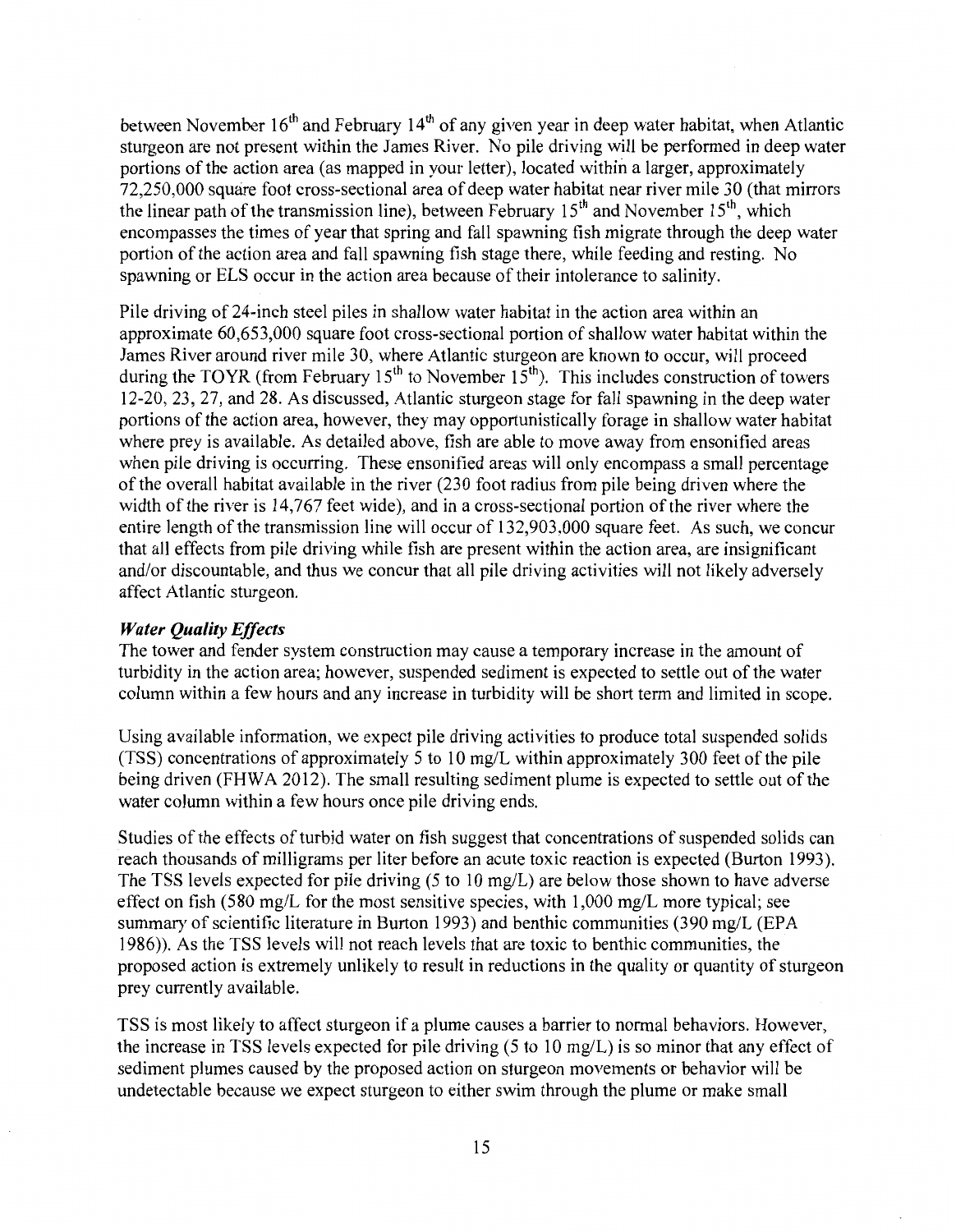evasive movements to avoid it. Additionally, this increase in turbidity is below levels known to adversely affect benthic communities and as such, any effects to sturgeon prey will be undetectable. Based on the best available information, the effects of suspended sediment resulting from pile installation on sturgeon will be insignificant.

### *Habitat Effects*

The tower and fender system piles will permanently alter portions of the substrate in the action area by direct removal of habitat (permanent river bottom impact from pile driving and fender installation), and shading (subtidal encroachment). Shading from the installation of the towers and fender systems can impact the benthic communities by reducing photosynthesis in these areas, which forms the basis of benthic food chains. This may reduce the overall forage base in the shaded area. Although some benthic habitat will be permanently shaded, the area covered by the towers and fender system within the action area is small compared to the cross-section of available habitat at river mile 30 of the James River that includes the linear length of the transmission line along the western shore and across the river.

The applicant has estimated that approximately 2,712 square feet of permanent impacts to the river bottom will occur as a result of the action. This equates to 0.002% of the 132,930,000 square foot cross section of the James River that includes the shore length extent and cross river extent of the transmission line, inclusive of the action area. When broken down further, approximately 0.003% of the 72,250,000 square feet of deep water habitat will be permanently altered in the same cross sectional area, and 0.0014% of shallow water habitat will be permanently altered. Approximately 0.04% of the total cross sectional area will be shaded because of the action, and similarly 0.04% of deep and shallow water habitat, separately, will be shaded. Overall, this equates to very small reductions in available benthic habitat due to permanent alteration and shading, as a result of the action. If Atlantic sturgeon are in the action area, the action will not measurably reduce their ability to opportunistically forage, rest, and migrate in nearby suitable habitat near river mile 30, which has been identified as an aggregation area for sturgeon. Any reductions in foraging, resting, or migration as a result of habitat loss related to the action will be so small they cannot be detected. As such, all effects will be insignificant.

### *Vessel Interactions*

While the exact number of Atlantic sturgeon killed as a result of being struck by boat hulls or propellers is unknown, it is a concern in some areas. During project construction, small incremental increases in vessel traffic in the James River will occur  $(i.e.,$  barges, support vessels, etc.). Regardless of the number of barges and trips used for the proposed project (one crane barge and one material barge, 1-2 tugboats, and several crew vessels during operations), there is still the potential that Atlantic sturgeon could be struck by a vessel during its transit to and from action area or within the action area. We have considered the likelihood that an increase in vessel traffic associated with the project increases the risk of interactions between sturgeon and vessels in the project area, compared to baseline conditions. Given the large volume of traffic in the action area, the increase in traffic associated with the project (only at most 5-7 additional vessels) is extremely small. Based on this information, the effects of vessel traffic on sturgeon from this project are insignificant.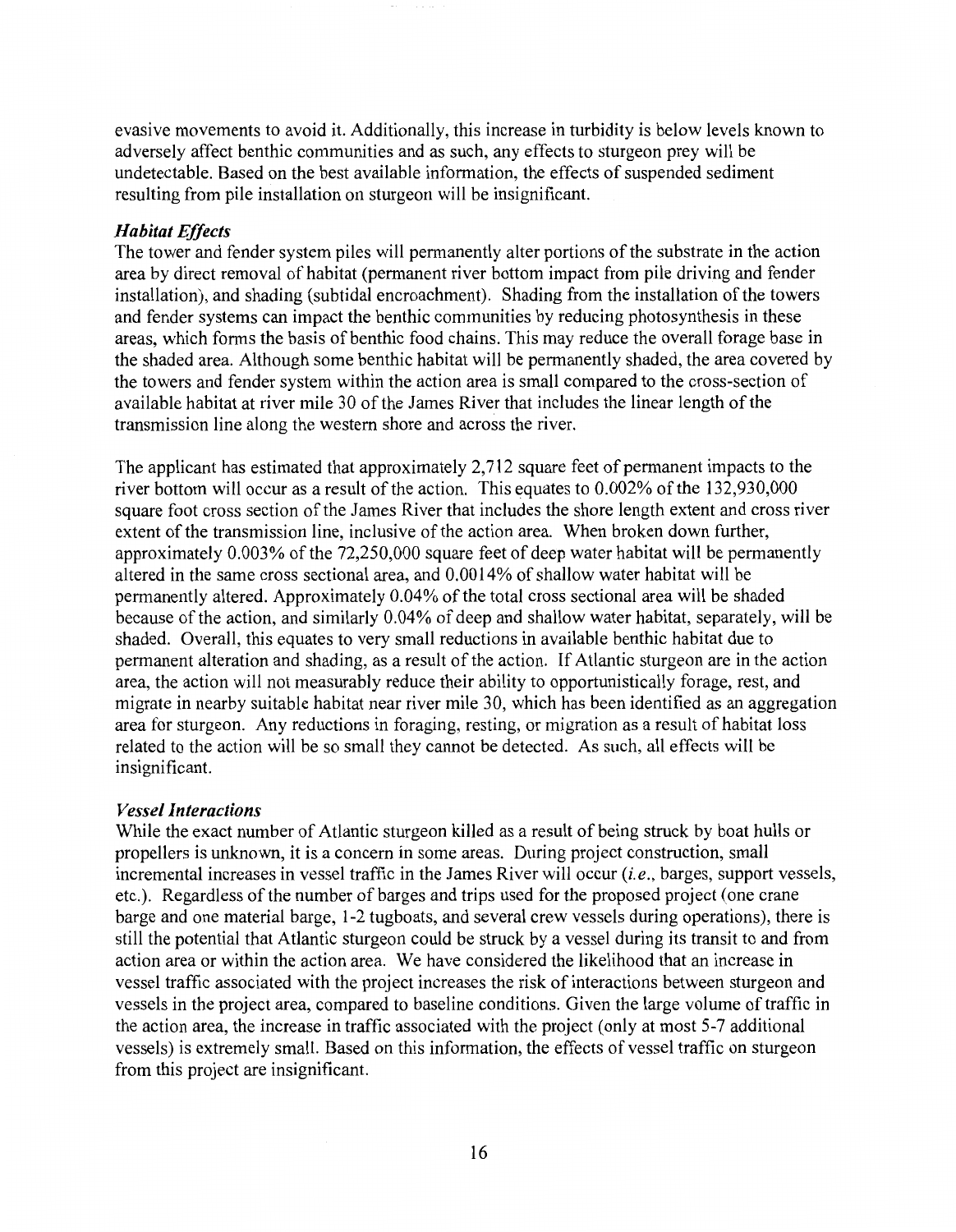### **Conclusions**

Based on the analysis that any effects to ESA-listed species will be insignificant or discountable, we are able to concur with your determination that re-initiation of this consultation was necessary and that the modified proposed action is not likely to adversely affect any listed species under our jurisdiction. Therefore, no further consultation pursuant to section 7 of the ESA is required. Reinitiation of consultation is required and shall be requested by the Federal agency or by the Service, where discretionary Federal involvement or control over the action has been retained or is authorized by law and: (a) if new information reveals effects of the action that may affect listed species or critical habitat in a manner or to an extent not previously considered in the consultation; (b) if the identified action is subsequently modified in a manner that causes an effect to the listed species or critical habitat that was not considered in the consultation; or  $(c)$ if a new species is listed or critical habitat designated that may be affected by the identified action. No take is anticipated or exempted. If there is any incidental take of a listed species, reinitiation would be required. Should you have any questions about this correspondence, please contact Chris Vaccaro at (978) 281-9167 or by e-mail (Christine.Vaccaro@noaa.gov).

#### **Essential Fish Habitat**

The Magnuson Stevens Fishery Conservation and Management Act (MSA) requires federal agencies to consult with us on any action or proposed action authorized, funded, or undertaken by the agency that may adversely affect essential fish habitat (EFH) identified under the MSA. As you know the James River in the vicinity of the project is designated as essential fish habitat (EFH) for 14 federally managed species. In addition to Atlantic sturgeon, the area is also designated a confirmed anadromous fish use area by the Virginia Department of Game and Inland Fisheries for 6 species including American shad, hickory shad, striped bass, alewife, blueback herring, and yellow perch.

Provided the mitigation measures proposed by Dominion as outlined in your letter dated November 25, 2015, and the conservation recommendations protective of Atlantic sturgeon provided here are incorporated into the means and methods of the project, construction of the 17 aerial transmission towers and 4 fender protection systems will not have a significant adverse effect on EFH. Any impacts to the migration and spawning of anadromous species have been minimized to the extent practicable and will localized and temporary in nature. If you have any questions regarding impacts to EFH or anadromous species, please contact Mr. David O'Brien, NOAA Habitat Conservation Division (804-684-7828, david.l.o'brien@noaa.gov).

Sincerely,

Kimberly Damon-Randall Assistant Regional Administrator for Protected Resources

PCTS: NER-2016-13041 File Code: H:\Section 7 Team\Section 7\Non-Fisheries\ACOE\lnformal\2016\Norfolk\NA0-2012-000SO\_Dominion Crossing Reinitiation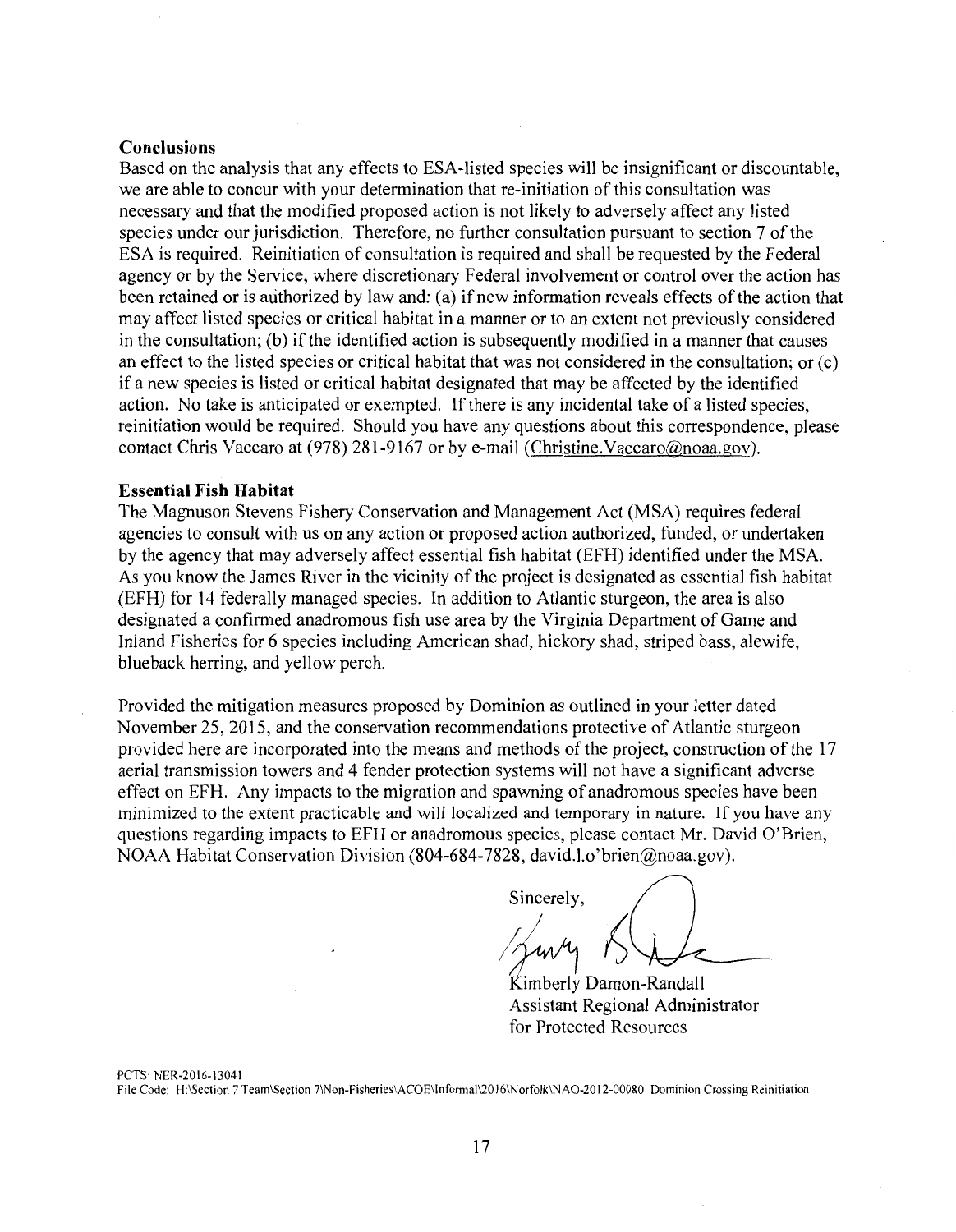Ee: O'Brien, NMFS/HCD Vaccaro, NMFS/PRD Christine Conrad, Stantec Courtney Fisher, Stantec

 $\sim$   $\sim$ 

 $\sim$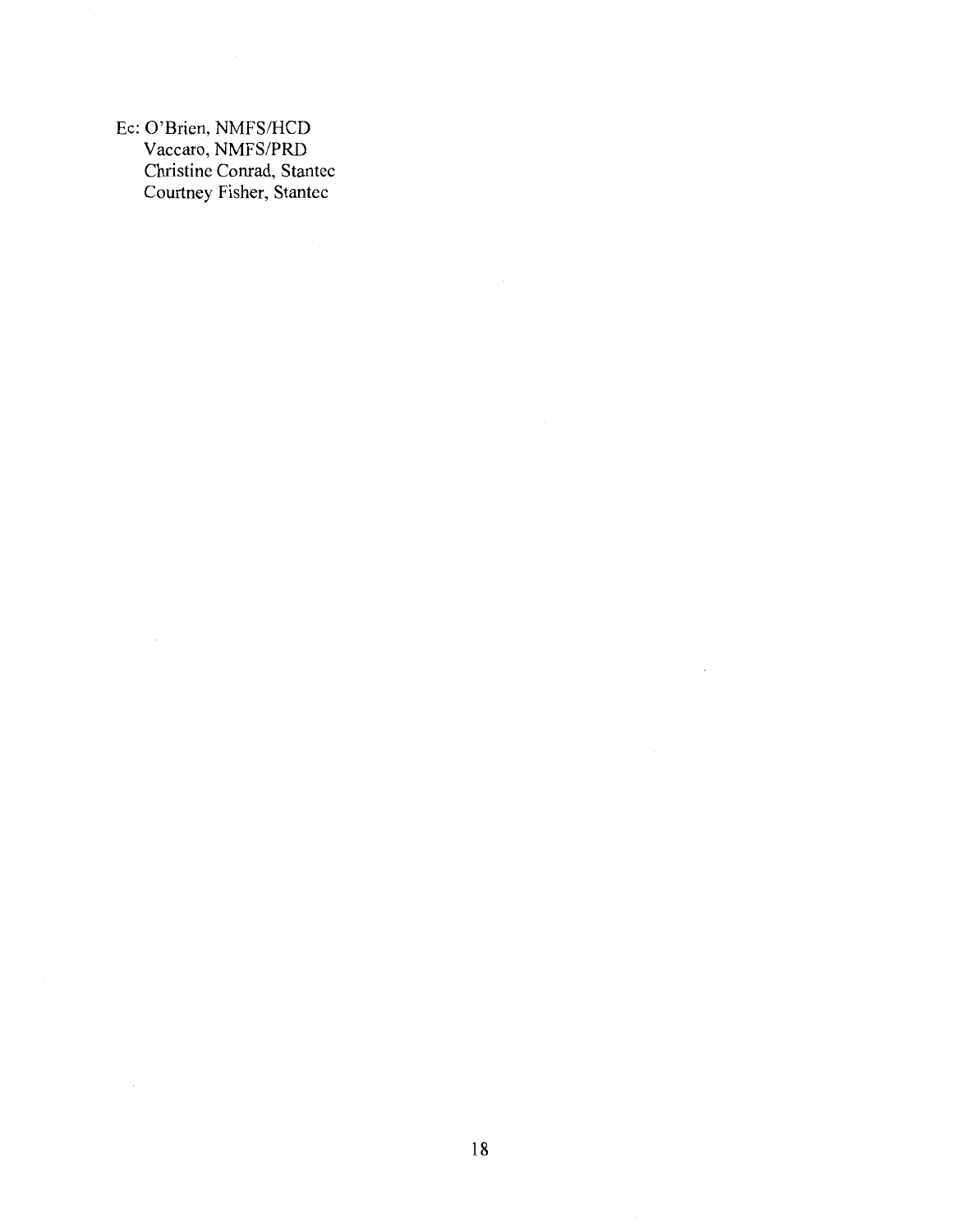### **Selected References**

- AKRF and A.N. Popper. 2012a. Presence of acoustic-tagged Atlantic sturgeon and potential avoidance of pile-driving activities during the Pile Installation Demonstration Project (PIDP) for the Tappan Zee Hudson River Crossing Project. September 2012. 9pp.
- AKRF and AN. Popper. 2012b. Response to DEC memo reviewing AKRF sturgeon noiseanalysis for the Tappan Zee Hudson River Crossing Project. November 2012. 7pp.
- Atlantic Sturgeon Status Review (ASSRT). 2007. http://www.nero.noaa.gov/prot res/ CandidateSpeciesProgram/ AtlSturgeonStatusReviewReport.pdf.
- Balazik, Matthew T., Garman, Greg C., Eenennaam, Joel P. Van, Mohler, Jerre, Woods III, L. Curry. 2012. Empirical Evidence of Fall Spawning by Atlantic Sturgeon in the James River, Virginia. NOAA Central Library.
- Balazik, M. T. and J.A Musick. 2015. Dual Annual Spawning Races in Atlantic Sturgeon. PLoS One 10(5): e0128234. doi: 10.1371/journal.pone.0128234.
- Bushnoe T. M., J. A. Musick, D. S. Ha. 2005. Essential spawning and nursery habitat of Atlantic sturgeon (Acipenser oxyrinchus oxyrinchus) in Virginia. VIMS special Scientific Report #145. 44pp.
- Dunton *et al.* 2010. Abundance and distribution of Atlantic sturgeon *(Acipenser oxyrinchus)*  within the Northwest Atlantic Ocean, determined from five fishery-independent surveys. *Fish. Bull. 108(4):450-465.*
- Erickson *et al.* 2011. Use of pop-up satellite archival tags to identify oceanic-migratory patterns for adult Atlantic Sturgeon, Acipenser oxyrinchus oxyrinchus Mitchell, 1815. J *Appl. Ichthyol. 27:* 356-365.
- FHWA 2012. Biological Assessment for the Tappan Zee Pile Installation Demonstration Project. January 2012. 105 pp.
- Fisheries Habitat Working Group (FHWG). 2008. Agreement in Principal for Interim Criteria for Injury to Fish from Pile Driving Activities. Memorandum of Agreement between NOAA Fisheries' Northwest and Southwest Regions; USFWS Regions 1 and 8; California, Washington, and Oregon Departments of Transportation; California Department of Fish and Game; and Federal Highways Administration. June 12, 2008.
- Hager, C. 2011. Atlantic Sturgeon Review: Gather data on reproducing subpopulation on Atlantic Sturgeon in the James River. Final Report - 09/15/2010 to 9/15/2011. NOAA/NMFS contract EA133FlOCN0317 to the James River Association. 21 pp.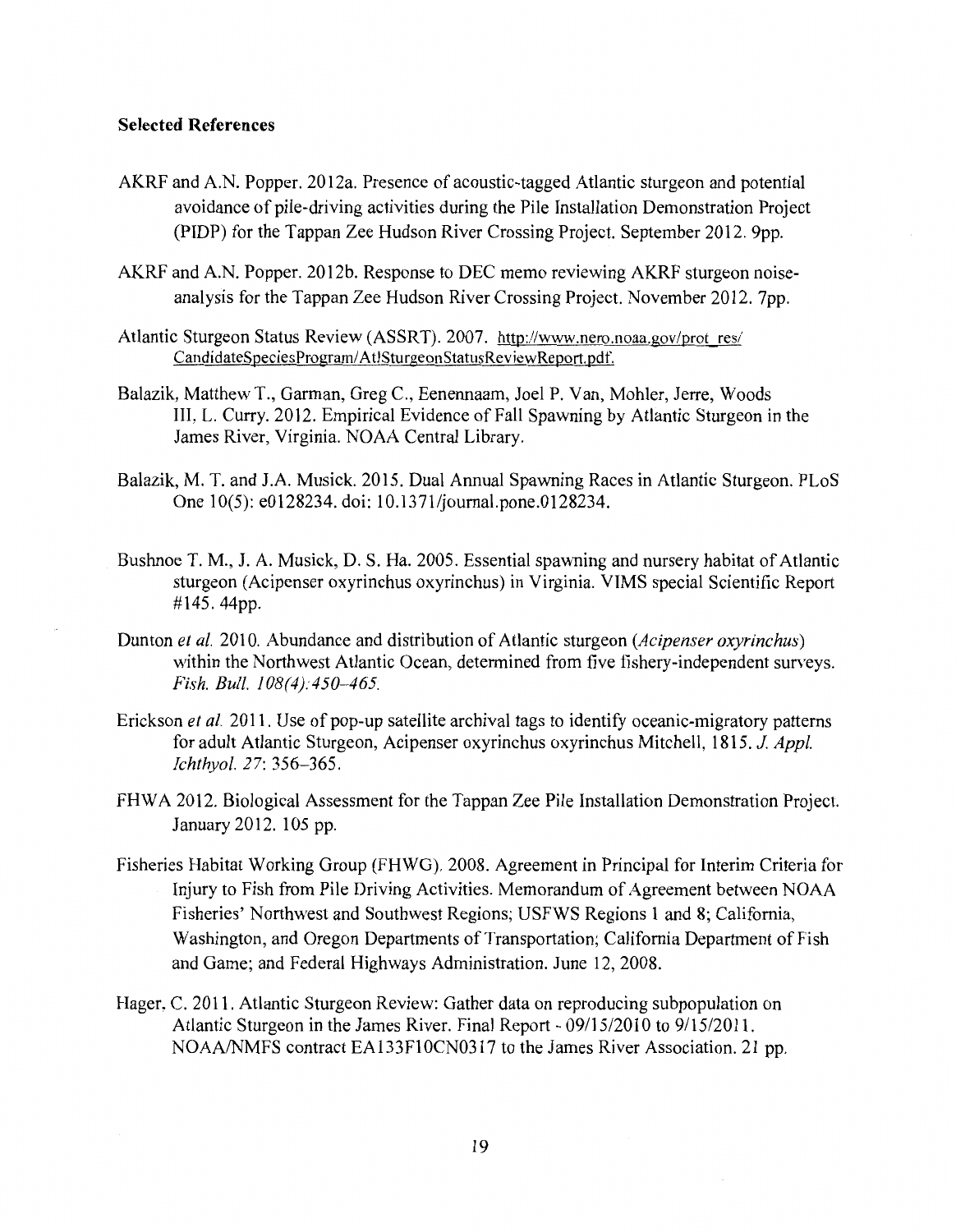- Halvorsen, M. B., Casper, B. M, Woodley, C. M., Carlson, T. J., and Popper, A. N. 2012a. Threshold for onset of injury in Chinook salmon from exposure to impulsive pile driving sounds. PLoS ONE, 7(6) e38968. Available at: http://journals.plos.org/plosone/article?id= 10.13 71 /journal.pone.0038968
- Halvorsen, M.B., B.M. Casper, F. Matthews, T.J. Carlson, and A.N. Popper. 2012b. Effects of exposure to pile-driving sounds on the lake sturgeon, Nile tilapia and hogchoker. Proc. R. Soc. B. 279:4705-4714.
- Halvorsen, M. B., B. M. Casper, C. M. Woodley, T. J. Carlson, and A. N. Popper. 2011. Predicting and mitigating hydroacoustic impacts on fish from pile installations. National Cooperative Highway Research Program, Transportation Research Board, National Academy of Sciences, Washington, D.C.
- Hastings, M. C., and A. N. Popper. 2005. Effects of sound on fish. e-paper, California Department of Transportation, Sacramento, California.
- Lovell, J.M., M. M. Findlay, R. M. Moate, J. R. Nedwell, and M.A. Pegg. 2005. The inner ear morphology and hearing abilities of the paddlefish *(Polyodon spathula)* and the lake sturgeon *(Acipenser fulvescens).* Comparative Biochemistry and Physiology. Part A, Molecular and Integrative Physiology 142:286-296.
- McCauley, R. D., J. Fewtrell, A. J. Duncan, C. Jenner, M.-N. Jenner, J. D. Penrose, R. I. T. Prince, A. Adhitya, J. Murdoch, and K. McCabe. 2000a. Marine seismic surveys - a study of environmental implications. Appea Journal 40:692-708.
- McCauley, R. D., J. Fewtrell, A. J. Duncan, C. Jenner, M.-N. Jenner, J. D. Penrose, R. I. T. Prince, A. Adhitya, J. Murdoch, and K. McCabe. 2000b. Marine seismic surveys: Analysis and propagation of air-gun signals; and effects of air-gun exposure on humpback whales, sea turtles, fishes and squid e-paper, Curtin University of Technology, Western Australia.
- Meyer, M., R. R. Fay, and A. N. Popper. 2010. Frequency tuning and intensity coding of sound in the auditory periphery of the lake sturgeon, *Acipenser fulvescens.* Journal of Experimental Biology 213:1567-1578.
- Morreale, S.J. 1999. Oceanic migrations of sea turtles. PhD Thesis. Cornell University.
- Morreale, S.J. 2003. Assessing health, status, and trends in Northeastern sea turtle populations. Interim report: Sept. 2002-Nov. 2003.
- Morreale, SJ. and E.A Standora. 2005. Western North Atlantic waters: Crucial developmental habitat for Kemp's ridley and loggerhead sea turtles. Chel. Conserv. Biol. 4(4):872-882.